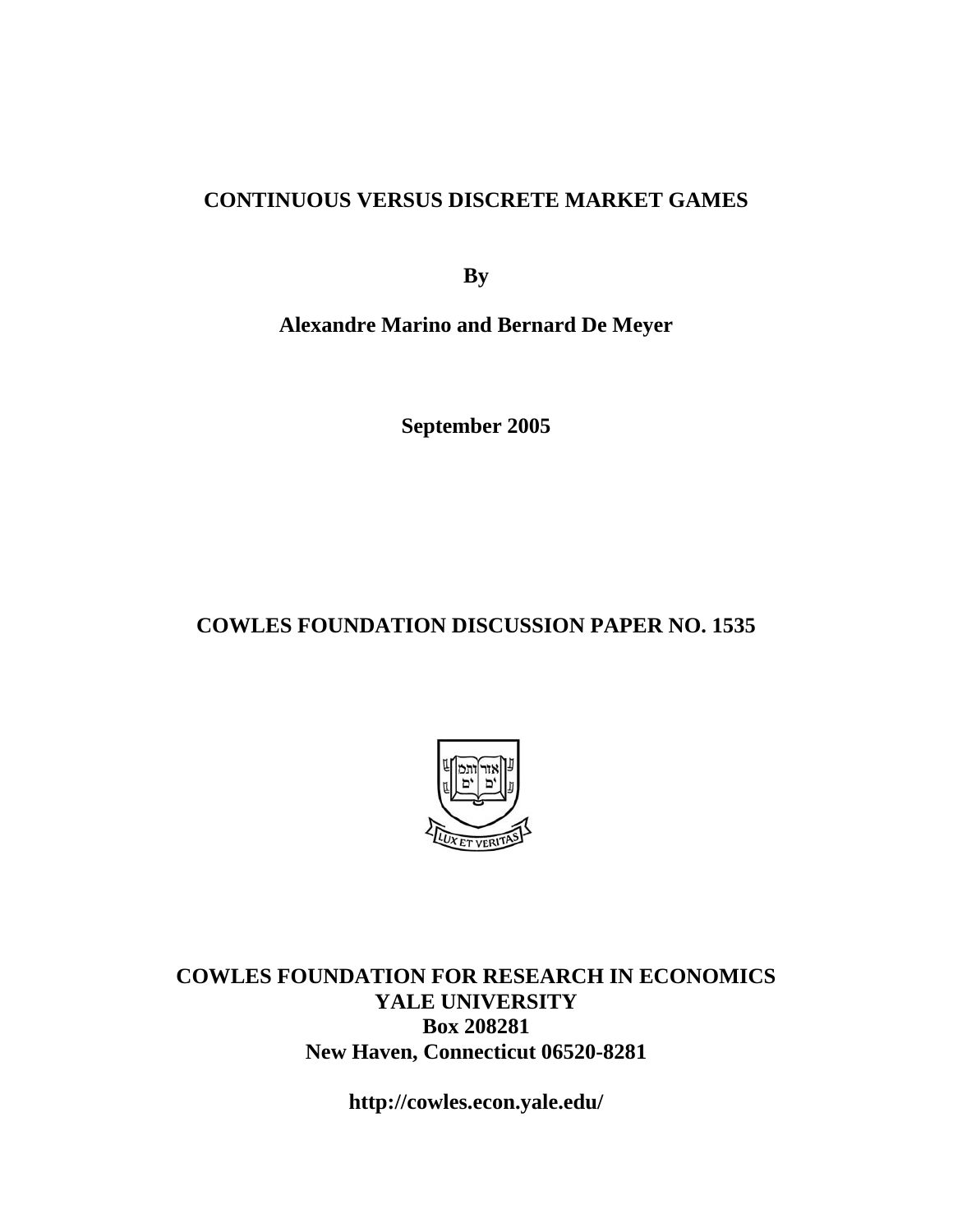### CONTINUOUS VERSUS DISCRETE MARKET GAMES

ALEXANDRE MARINO AND BERNARD DE MEYER

Abstract. De Meyer and Moussa Saley [4] provide an endogenous justification for the appearance of Brownian Motion in Finance by modeling the strategic interaction between two asymmetrically informed market makers with a zero-sum repeated game with one-sided information. The crucial point of this justification is the appearance of the normal distribution in the asymptotic behavior of  $\frac{V_n(P)}{\sqrt{n}}$ . In De Meyer and Moussa Saley's model [4], agents can fix a price in a continuous space. In the real world however, the market compels the agents to post prices in a discrete set. The previous remark raises the following question: Does the normal density still appear in the asymptotic of  $\frac{V_n}{\sqrt{n}}$  for the discrete market game? The main topic of this paper is to prove that for all discretization of the price set,  $\frac{V_n(P)}{\sqrt{n}}$  converges uniformly to 0. Despite of this fact, we do not reject De Meyer, Moussa analysis: when the size of the discretization step is small as compared to  $n^{-\frac{1}{2}}$ , the continuous market game is a good approximation of the discrete one.

1991 Mathematics Subject Classification. 91A20, 91B26.

Key words and phrases. Insider trading, game of incomplete information, Brownian Motion.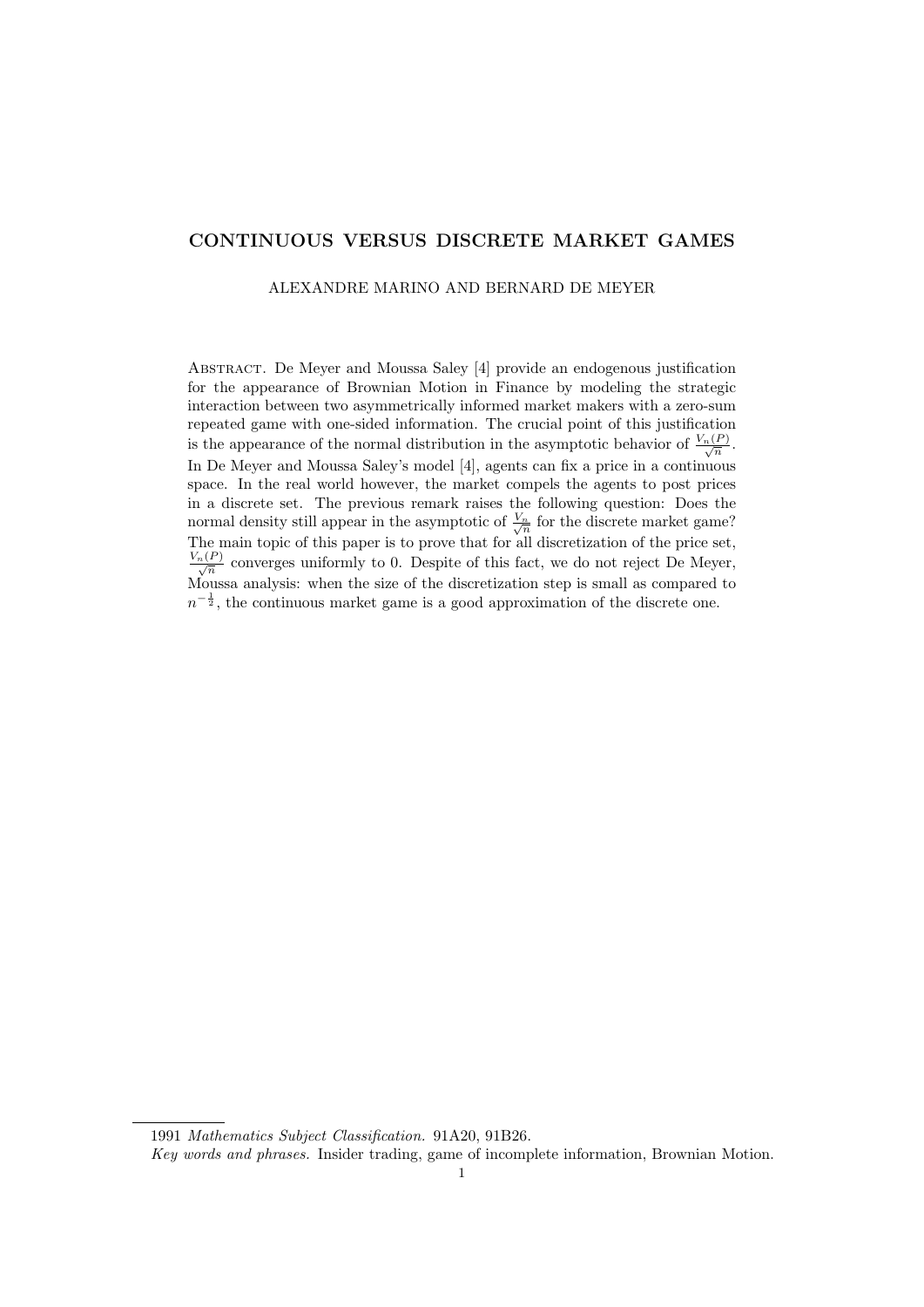#### 1. INTRODUCTION

Financial models of the price dynamic on the stock market often incorporate a Brownian term (see for instance Black and Scholes [3]). This Brownian term is often explained exogenously in the literature: the price of an asset depends on a very long list of parameters which are subject to infinitesimal random variations with time (as for instance the demographic parameters). Due to an aggregation result in the spirit of the Central Limit theorem, these variations are responsible for the Brownian term in the price dynamic. However, this kind of explanation does not apply to discontinuous parameters that are quite frequent in the real world. For instance, the technological index of a firm will typically jump whenever a new production process is discovered. With the above exogenous explanation, such a discontinuity of the parameter process (a shock) would automatically generate a discontinuity of the price process. In [4], De Meyer and Moussa Saley provide an endogenous justification for the appearance of the Brownian term even in case of discontinuous parameters. They also explain how the market will preserve the continuity of the price process. Their explanation is based on the informational asymmetries on the market. When such a shock happens, some agent are informed and others are not. At each transaction, the optimal behavior of the informed agents will be a compromise between an intensive use of his information at that period and a constant concern of preserving his informational advantage for the next periods. To obtain this compromise, the insiders will slightly noise their actions day after day and asymptotically these noises will aggregate in a Brownian Motion.

To support this thesis, De Meyer and Moussa Saley analyze the interaction between two asymmetrically informed market makers : Two market makers, player 1 and 2, are trading two commodities  $N$  and  $R$ . Commodity  $N$  is used as numéraire and has a final value of 1. Commodities R( R for risky asset ) has a final value depending on the state k of nature  $k \in K := \{L, H\}$ . The final value of commodity R is 0 in state  $L$  and 1 in state  $H$ . By final value of an asset, we mean its liquidation price at a fixed horizon T, when the state of nature will be publicly known.

The state of nature k is initially chosen at random once for all, the probability of  $H$ and L being respectively P and  $1 - P$ . Both players are aware of this probability. Player 1 is informed of the resulting state k while player 2 is not.

The transactions between the players, up to date  $T$ , take place during n consecutive rounds. At round  $q$  ( $q = 1, ..., n$ ), player 1 and 2 propose simultaneously a price  $p_{1,q} \in D$  and  $p_{2,q} \in D$  for 1 unit of commodity R (  $D \subset \mathbb{R}$ ). The maximal bid wins and one unit of commodity R is transacted at this price. If both bids are equal, no transaction happens.

In other words, if  $y_q = (y_q^R, y_q^N)$  denotes player 1's portfolio after round q, we have  $y_q = y_{q-1} + t(p_{1,q}, p_{2,q})$ , with

$$
t(p_{1,q}, p_{2,q}) := \mathbb{I}_{p_{1,q} > p_{2,q}}(1, -p_{1,q}) + \mathbb{I}_{p_{1,q} < p_{2,q}}(-1, p_{2,q}).
$$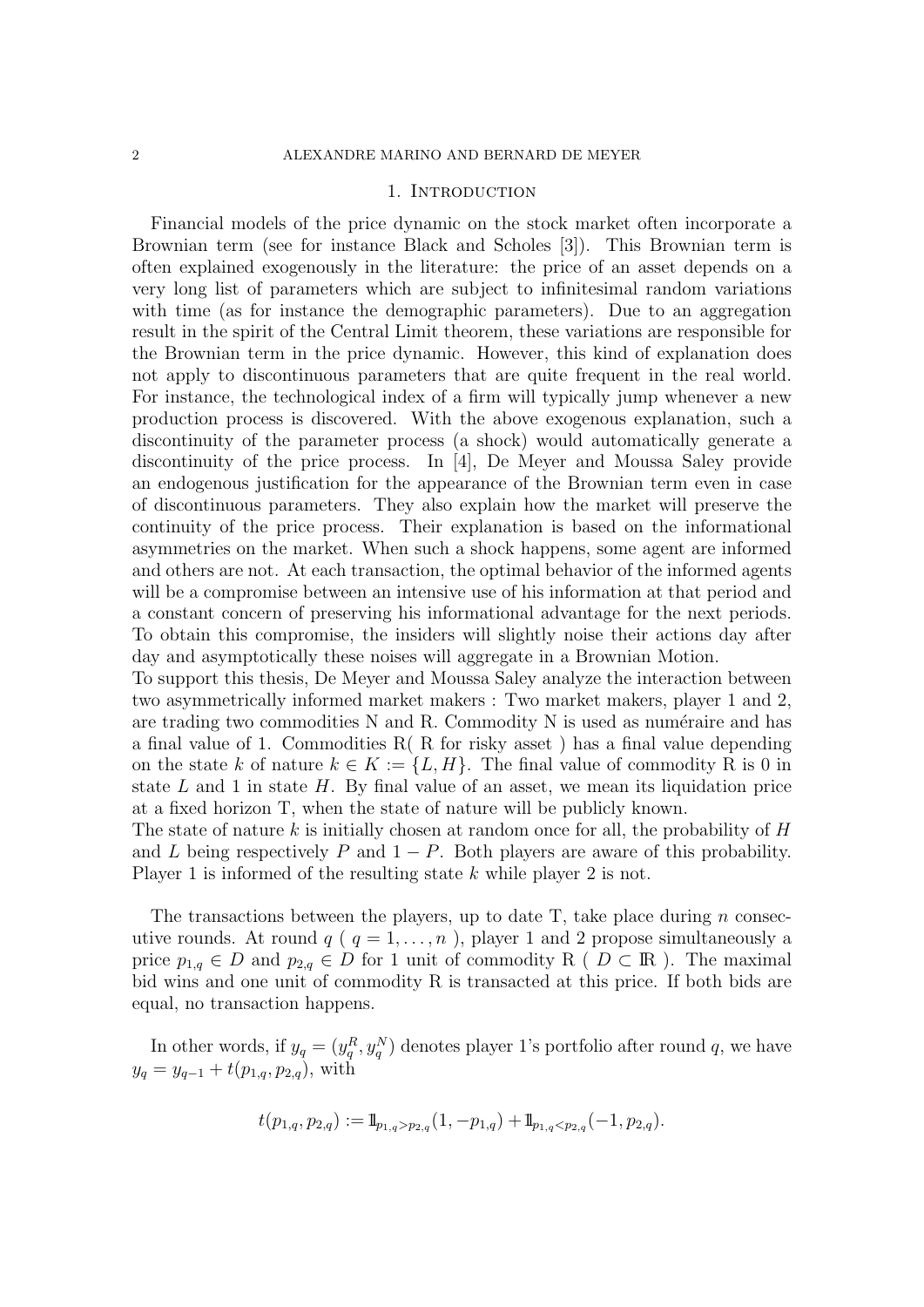The function  $\mathbb{I}_{p_{1,q}>p_{2,q}}$  takes the value 1 if  $p_{1,q}>p_{2,q}$  and 0 otherwise.

At each round the players are supposed to remind the previous bids including those of their opponent. The final value of player 1's portfolio  $y_n$  is then  $\mathbb{I}_{k=H}y_R$  +  $y_N$ . We consider the players are risk neutral, so that the utility of the players is the expectation of the final value of their own final portfolio. There is no loss of generality to assume that initial portfolios are  $(0,0)$  for both players. With that assumption, the game  $G_n^D(P)$  thus described is a zero-sum repeated game with onesided information as introduced by Aumann and Maschler [1].

As indicated above, the informed player will introduce a noise on his actions. Therefore, the notion of strategy we have in mind here is that of behavior strategy. More precisely, a strategy  $\sigma$  of player 1 in  $G_n^D(P)$  is a sequence  $\sigma = (\sigma_1, \ldots, \sigma_n)$ , where  $\sigma_q$  is the lottery on D used by player 1 at stage q to selects his price  $p_{1,q}$ . This lottery will depend on player 1's information at that stage which includes the state as well as both player's past moves. Therefore  $\sigma_q$  is a (measurable) mapping from  $\{H, L\} \times D^{q-1}$  to the set  $\Delta(D)$  of probabilities on D. In the same way, a strategy  $\tau$  of player 2 is a sequence  $(\tau_1, \ldots, \tau_n)$  such that  $\tau_q : D^{q-1} \to \Delta(D)$ .

A pair of strategies  $(\sigma, \tau)$  joint to P induces a unique probability  $\Pi_{P,\sigma,\tau}$  on the histories  $k \in \{H, L\}$ ,  $p_{1,1}, p_{2,1}, \ldots, p_{1,n}, p_{2,n}$ . The payoff  $g(P, \sigma, \tau)$  in  $G_n^D(P)$  corresponding to the pair of strategy  $(\sigma, \tau)$  is then  $E_{\Pi_{P,\sigma,\tau}}[\mathbb{I}_{k=H}y_R + y_N]$ . The maximal amount player 1 can guarantee in  $G_n^D(P)$  is

$$
\underline{V}_n^D(P) := \sup_{\sigma} \inf_{\tau} g(P, \sigma, \tau)
$$

and the minimal amount player 2 can guarantee not to pay more is  $\overline{V}_n^D$  $n(P) :=$  $\inf_{\tau} \sup_{\sigma} g(P, \sigma, \tau)$ . If both quantities coincide the game is said to have a value. A strategy  $\sigma$  (resp.  $\tau$ ) such that  $\underline{V}_n^D(P) = \inf_{\tau} g(P, \sigma, \tau)$  (resp.  $\overline{V}_n^D$  $n(P) := \sup_{\sigma} g(P, \sigma, \tau)$ is said to be optimal.

Before dealing with the main topic of this paper, let us discuss the economical interpretation of this model. A first observation concerns the fact that the model is a zero sum game with positive value: This means in particular that the uninformed market maker will lose money in this game, so, why should he take part to this game? To answer this objection, we argue that, once an institutional has agreed to be a market maker, he is committed to do so. The only possibility for him not to participate to the market would be by posting prices with a huge bid-ask spread. However, there are rules on the market that limit drastically the allowed spreads. In this model the spread is considered as null since the unique price posted by a player is both a bid and an ask price. The above model has to be considered as the game between two agents that already have signed as Market Makers, one of which receives after this some private information.

The second remark we would like to do here is on the transaction rule: The price posted by a Market Maker commits him only for a limited amount: when a bigger number of shares is traded, the transaction happens at a negotiated price which is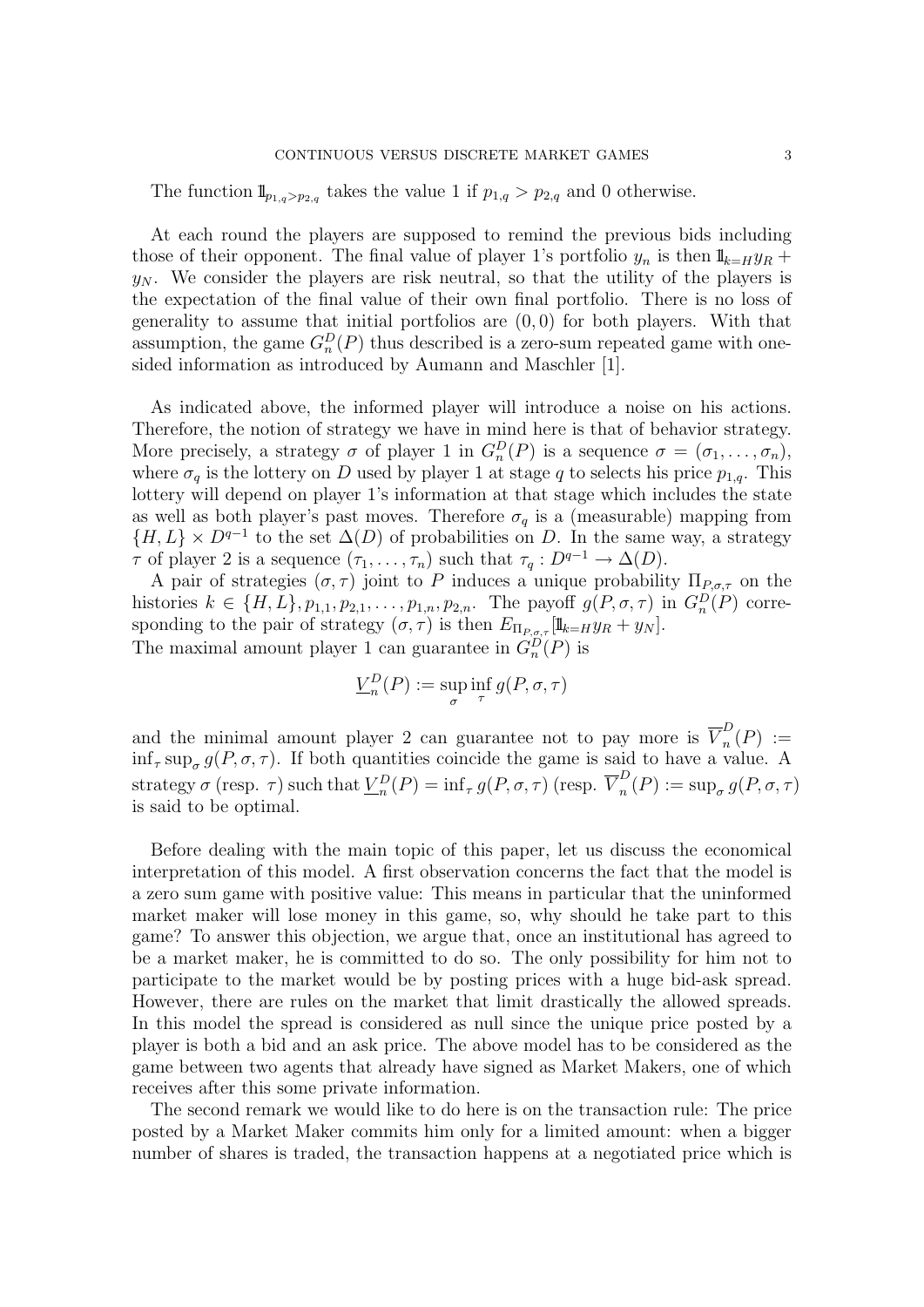not the publicly posted price. We suppose in this model that the price posted by a Market Maker only commits him for one share.

Now, if two market makers post a prices that are different, say  $p_1 > p_2$ , there will clearly be a trader that will take advantage of the situation: The trader will buy the maximal amount (one share) at the lowest price  $(p_2)$  and sell it to the other market maker at price  $p_1$ . So, if  $p_1 > p_2$ , one share of the risky asset goes from market maker 1 to market maker 2, and this is indeed what happens in the above model. The above remark also entails that each market maker trades the share at his own price in numéraire. This is not taken into account in De Meyer Moussa Saley model, since the transaction happens there for both market makers at the maximal price. Introducing this in the model would make the analysis much more difficult: the game would not be zero sum any more, and all the duality techniques used in [4] would not apply. The analysis of a model with non zero sum transaction rules goes beyond the scope of this paper, but will hopefully be the subject of a forthcoming publication.

De Meyer- Moussa Saley were dealing with the particular case  $D = [0, 1]$  and the corresponding game will be denoted here  $G_n^c(P)$  (c for continuous) and their main results, including the appearance of the Brownian motion, are reminded in the next section.

It is assumed in  $G_n^c$  that the prices posted by the market makers are any real numbers in [0,1]. In the real world however, market makers are committed to use only a limited numbers of digits, typically four. In this paper, we are concerned with the same model but under the additional requirement that the prices belong to some discrete set: we will also consider the discretized game  $G_n^l(P) := G_n^{D_l}(P)$ where  $D_l := \{\frac{i}{l-1}\}$  $\frac{i}{l-1}, i = 0, \ldots, l-1$ . The main topic of this paper is the analysis of the effects of this discretization.

As we will see, the discretized game is quite different from the continuous one: It is much more costly to noise his prices for the informed agent in  $G_n^l$  than in  $G_n^c$ . he must use lotteries on prices that differ at least by the tick  $\delta := \frac{1}{l-1}$  while in  $G_n^c$ , the optimal strategies are lotteries whose support is asymptotically very small (and thus smaller than  $\delta$ ).

The question we address in this paper is the following: As  $n \to \infty$ , does the Brownian motion appear in the asymptotic dynamics of the price process for the discretized game?

As we will see in section 3, the answer is negative. At first sight, this result questions the validity of De Meyer, Moussa's analysis.

We compare therefore in section 5 the discrete game with the continuous one. In particular, we show that the continuous model remains a good approximation of particular, we show that the continuous model remains a good approximation of the discretization step and n is the number of transactions. When this is the case, we prove that discretizing the optimal strategies of the continuous game provides good strategies for  $G_n^l$ . The fact optimal strategies of the continuous game provides good strategies for  $G_n$ . The factor of that  $\sqrt{n}\delta$  is small in general explains why the analysis made in [4] remains valid.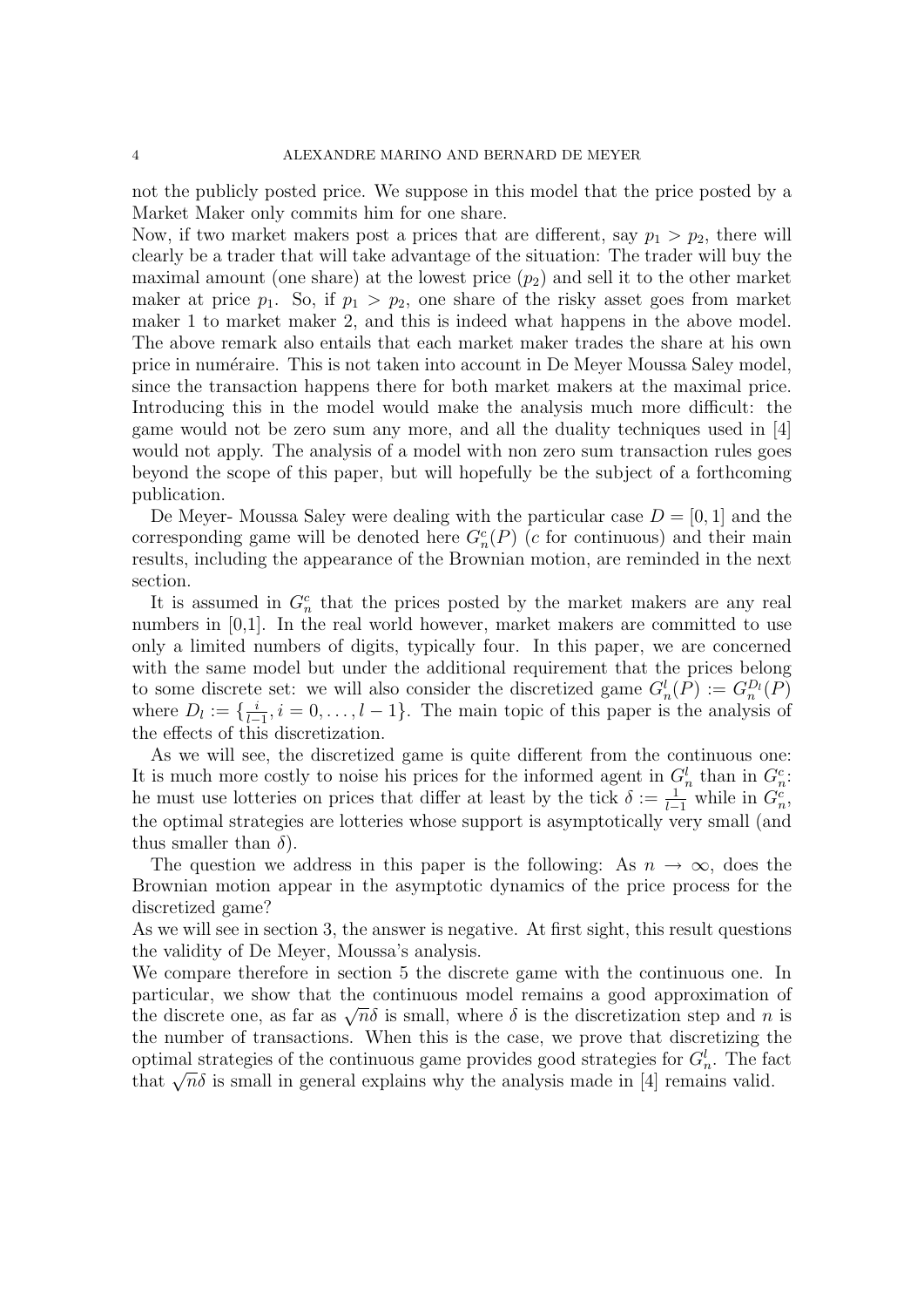# 2. REMINDER ON THE CONTINUOUS GAME  $G_n^c$

De Meyer, Moussa Saley prove in [4] that the game  $G_n^c(P)$  has a value  $V_n^c(P)$ . Furthermore, they provide explicit optimal strategies for both players.

The keystone of their analysis is the recursive structure of the game, and a new parametrization of the first stage strategy spaces. Namely, at the first stage, player 1 selects a lottery  $\sigma_1$  on the first price  $p_1$  he will post, lottery depending on his information  $k \in \{H, L\}$ . In fact, his strategy may be viewed as a probability distributions  $\pi$  on  $(k, p_1)$  satisfying:  $\pi[k = H] = P$ .

In turn, such a probability  $\pi$  may be represented as a pair of functions  $(f, Q)$  $([0, 1] \rightarrow [0, 1])$  satisfying :

(2.1) (1) 
$$
f
$$
 is increasing  
\n(2.1) (2)  $\int_0^1 Q(u) du = P$   
\n(3)  $\forall x, y \in [0, 1]: f(x) = f(y) \Rightarrow Q(x) = Q(y)$ 

The set of these pairs will be denoted by  $\Gamma_1^c(P)$  in the sequel.

Given such a pair  $(f, Q)$ , player 1 generates the probability  $\pi$  as follows: he first selects a random number u uniformly distributed on [0, 1], he plays then  $p_1 := f(u)$ and he then chooses  $k \in K$  at random with a lottery such that  $p[k] = Q(u)$ .

In the same way, the first stage strategy of player 2 is a probability distribution for  $p_2 \in [0, 1]$ . To pick  $p_2$  at random, player 2 may proceed as follows: given a increasing function  $h:[0,1] \to [0,1]$ , he selects a random number u uniformly distributed on [0, 1] and he plays  $p_2 = h(u)$ . Any distribution can be generated in this way and therefore we may identify the strategy space of player 2 with set  $\Gamma_2^c$  of these functions h.

Based on that representation of player 1 first stage strategies, the recursive formula for  $V_n^c$  becomes:

Theorem 2.1. [The primal recursive formula]

$$
V_{n+1}^c = T^c(V_n^c),
$$

where

$$
T^{c}(g)(P) = \sup_{(f,Q) \in \Gamma_1^c(P)} \inf_{p_2 \in [0,1]} F((f,Q), p_2, g),
$$

with

$$
F((f,Q),p_2,g):=\int_0^1 \{1\!\!1_{f(u)>p_2}(Q(u)-f(u))+1\!\!1_{f(u)
$$

A first move optimal strategy  $\sigma_1$  in  $G_{n+1}^c(P)$  for player 1 corresponds to a pair  $(f^{\circ}, Q^{\circ})$  which verifies:

$$
V_{n+1}^c(P) = inf_{p_2 \in [0,1]} F((f^\circ, Q^\circ), p_2, V_n^c).
$$

After the first stage, player 1 plays optimally in  $G_n^c(Q(u))$ .

Another useful tool in De Meyer, Moussa Saley analysis is Fenchel duality: it is quite natural to use it in this framework since  $V_n^c$  is proved to be concave.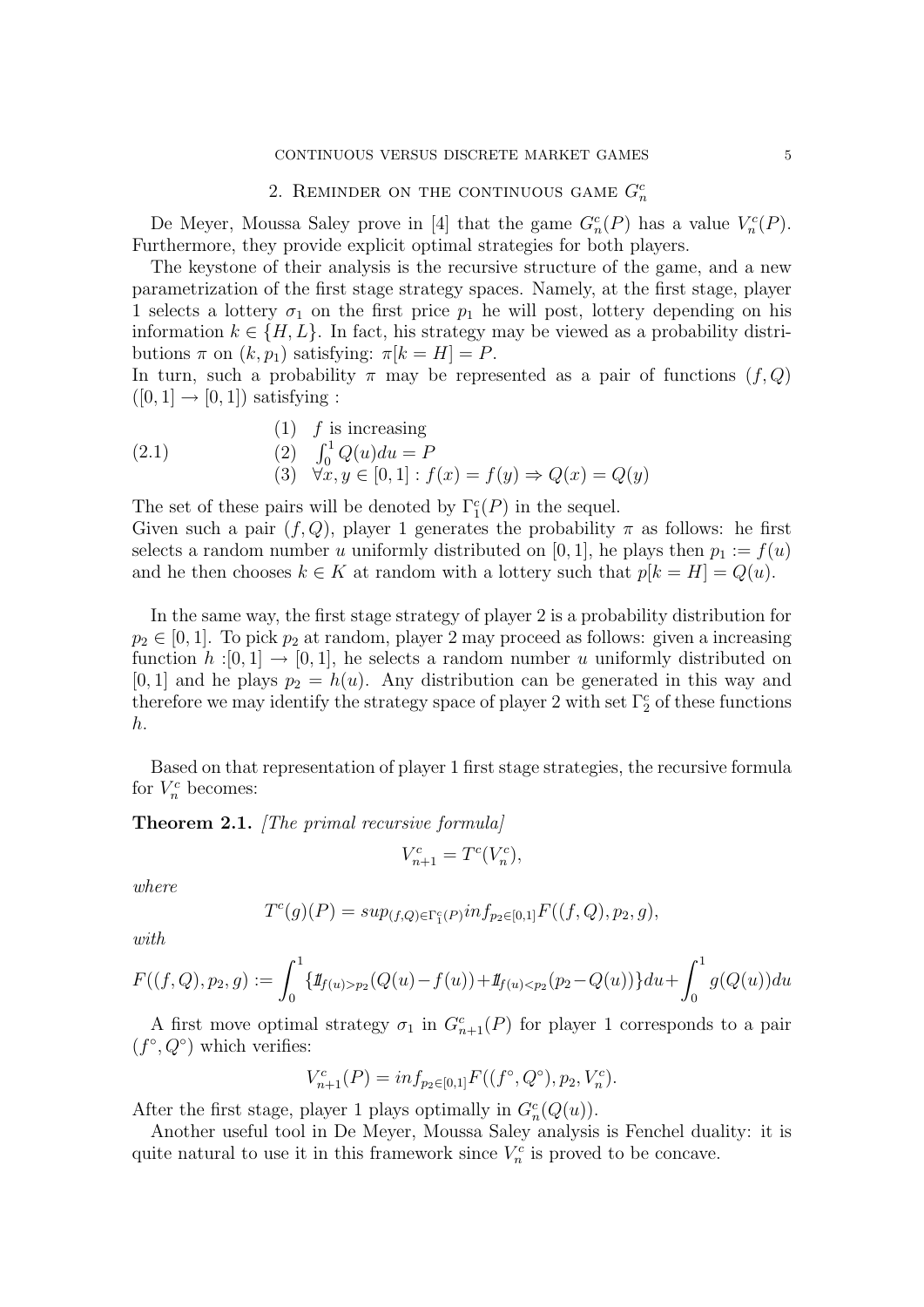**Definition 2.2.** the Fenchel conjugate  $f^*$  (or simply conjugate) of f is defined as follows:  $f^* : \mathbb{R} \to [-\infty, +\infty)$  such that :

$$
f^*(x) = inf_{P \in [0,1]}xP - f(P)
$$

From this definition, it is obvious that:

(2.2) If 
$$
f \le g
$$
 then  $g^* \le f^*$ 

The Fenchel conjugate  $W_n^c := (V_n^c)^*$  of  $V_n^c$  may be interpreted as the value of a dual game. The recursive structure of this dual game is particularly well suited to analyze the optimal strategies of player 2.

**Theorem 2.3.** [The dual recursive formula] For all  $x \in \mathbb{R}$ :

$$
W^c_{n+1}(x)=\Lambda^c(W^c_n)(x),
$$

where  $\Lambda^{c}(g)(x) = sup_{h \in \Gamma_2^c} inf_{p_1 \in [0,1]} R[x](p_1, h, g),$ with

asymptotic result:

$$
R[x](p_1, h, g) := g(x - \int_0^1 \mathbf{1}_{h(u) < p_1} - \mathbf{1}_{h(u) > p_1} du) - \int_0^1 \mathbf{1}_{h(u) < p_1} (-p_1) + \mathbf{1}_{h(u) > p_1} h(u) du
$$

An optimal strategy for player 2 is a function  $h^{\circ}$  which verifies :

$$
W_{n+1}^c(x) = \inf_{p_1 \in [0,1]} R[x](p_1, h^\circ, W_n^c)
$$

The following Formulas, corresponding to the formula (6) and (8) in [4], provide explicit optimal strategies for player 1 in  $G_n^c(P)$ . For all  $u \in [0, 1]$ 

$$
u^{2} f(u) = \int_{0}^{u} 2sQ(s)ds
$$
  
 
$$
Q(u) = (W_{n}^{c})'(\lambda + 1 - 2u)
$$

where  $(W_n^c)'$  is the derivative of the function  $W_n^c$  and  $\lambda$  is such that the expectation of Q is equal to P. The following explicit expression for optimal  $h^*$  is given in formula (20) in [4]: for all  $u \in [0, 1]$ 

$$
h(u) = u^{-2} \int_0^u 2s(W_n^c)'(x - 2s + 1)ds
$$

The main result of [4] is the appearance of Brownian Motion in the asymptotic dynamic of the price process in  $G_n^c(P)$  as n goes to infinity: Since optimal strategy of players are explicitly known, we may compute the distribution of the proposed price process of player  $1 (p_{1,1}^n, \ldots, p_{1,n}^n)$  in  $G_n^c(P)$ . This process  $p_1^n$  may be viewed as a continuous time process  $\Pi^n$  on  $[0, 1]$  with  $\Pi^n_t = p^n_{1,q}$  if  $\frac{q}{n} \le t < \frac{q+1}{n}$ . With the previous notation, De Meyer and Moussa Saley (see [4]) prove the following

**Theorem 2.4.** As n goes to  $\infty$ , the process  $\Pi_t^n$  converges in law, in the sense of finite distributions, to the following process  $\Pi$ :

$$
\Pi_t = F(\frac{z_p + B_t}{\sqrt{1 - t}})
$$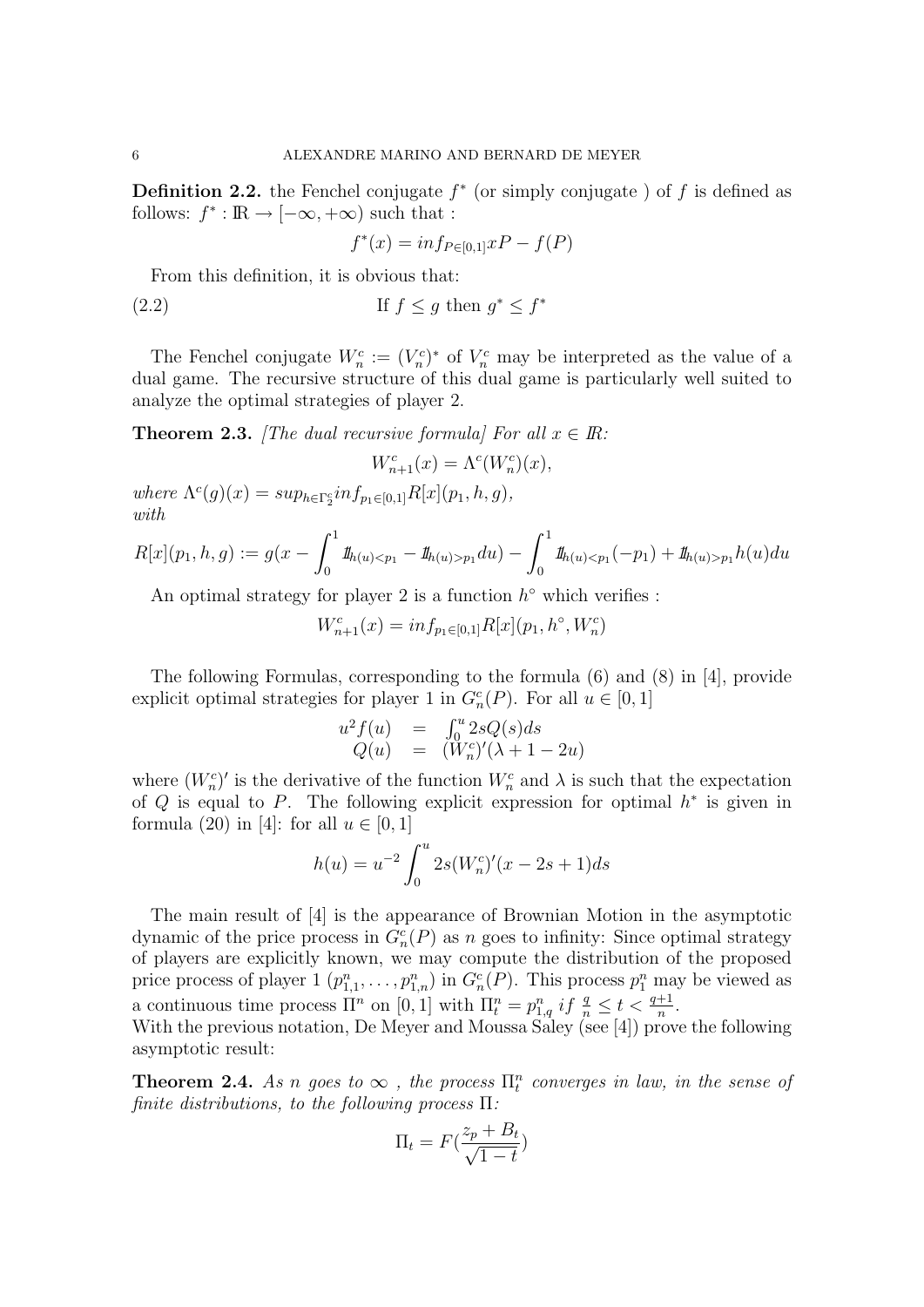Where  $F(x) = \int_x^{\infty} f(z)dz$ ,  $z_p$  is such that  $F(z_p) = p$  and  $B_t$  is a Brownian Motion. The process  $\Pi$  is a [0, 1]-valued continuous martingale starting at P at time 0. Furthermore  $\Pi_1$  belongs almost surely to  $\{0, 1\}$ .

This result is in fact related to the following one:

**Theorem 2.5.** Let f the normal density:  $f(z) := exp(-\frac{z^2}{2})$  $\frac{z^2}{2})/$ √  $2\pi$ . As n goes to  $\infty$ ,  $\Psi_n^c(P) := \frac{V_n^c}{\sqrt{n}}(P)$  converges to  $\frac{1}{\sqrt{n}}$  $\overline{z}_{\overline{3}}f(z_P),$  where  $z_P$  is such that  $P = \int_{z_P}^{\infty} f(s)ds.$ 

In the next section, we prove that the value  $V_n^l(P)$  of the discretized game doesn't have the same asymptotic as  $V_n^c(P)$ . There is therefore no hope for the appearance of a Brownian Motion in the dynamic of the discretized price process. This phenomena could heuristically be explained as follows.

From theorem 15 and lemma 9 in [4], there exists a constant  $C$  such that for all  $n, m$ , with  $m < n$ :

$$
|p_{1,m}^n - p_{2,m}^n| \le C/\sqrt{n-m},
$$

where  $p_{i,m}^n$  is the price posted by player i in the m'th stage of  $G_n^c(P)$ .

Therefore, once  $C/\sqrt{n-m}$  is less than the discretization step  $\frac{1}{l-1}$  the players should post the same price. Due to the transaction rules, this means a zero payoff for both players in the beginning of the game. This will be true as far as  $m <$  $n-((l-1)C)^2$ , so only  $((l-1)C)^2$  transactions could give a positive payoff (smaller than 1) to player 1: the value of the discrete market game would be bounded by  $((l-1)C)^2$ . This is the content of theorem 3.1.

# 3. THE DISCRETIZED GAME  $G_n^l$

In this section we are concerned with the game  $G_n^l := G_n^{D_l}$ where  $D_l := \{\frac{i}{l-1}\}$  $\frac{i}{l-1}, i = 0, \ldots, l-1\}.$ 

This game is in fact a standard repeated game as introduced in Aumann Mashler with  $D_l$  as action set and with  $A^H$ ,  $A^L$  as payoff matrices:

$$
A^{H} = \left(\begin{array}{ccccc} 0 & \delta - 1 & \dots & i\delta - 1 & (i+1)\delta - 1 & \dots & 0 \\ 1 - \delta & 0 & \dots & \dots & \dots & \dots & 0 \\ \dots & \dots & 0 & i\delta - 1 & \dots & \dots & \dots \\ 1 - (i+1)\delta & \dots & 1 - i\delta & 0 & (i+1)\delta - 1 & \dots & \dots \\ \dots & \dots & \dots & \dots & 1 - (i+1)\delta & 0 & \dots & \dots \\ 0 & \dots & \dots & \dots & \dots & 0 & 0 \end{array}\right)
$$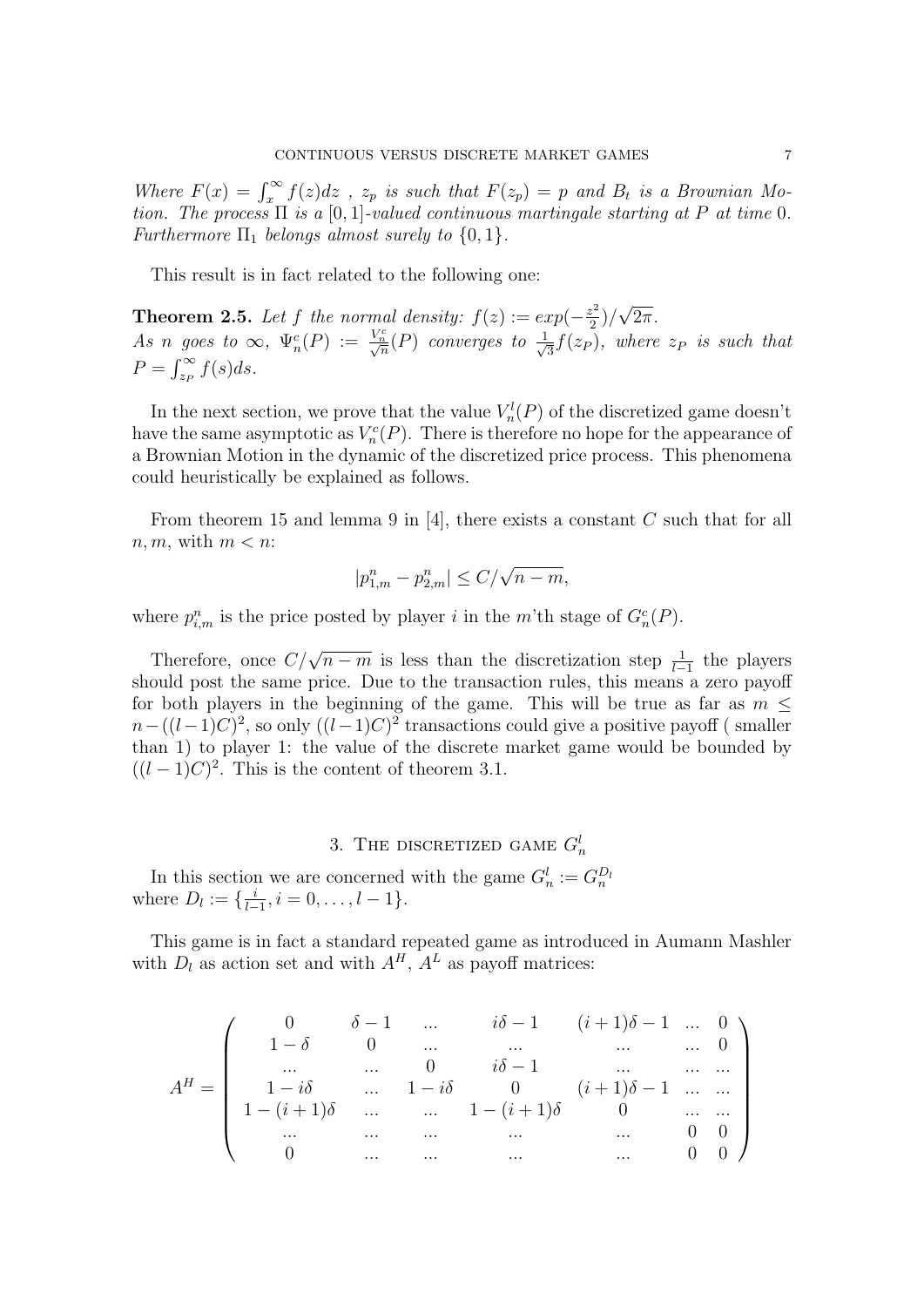and :

$$
A^{L} = \begin{pmatrix} 0 & \delta & \dots & i\delta & (i+1)\delta & \dots & 1 \\ -\delta & 0 & \dots & \dots & \dots & \dots & 1 \\ \dots & \dots & 0 & i\delta & \dots & \dots & \dots \\ -i\delta & \dots & -i\delta & 0 & (i+1)\delta & \dots & \dots \\ -(i+1)\delta & \dots & \dots & -(i+1)\delta & 0 & \dots & \dots \\ \dots & \dots & \dots & \dots & \dots & 0 & 1 \\ -1 & \dots & \dots & \dots & \dots & \dots & -1 & 0 \end{pmatrix}
$$

(Line *i* corresponds to price  $p_1 = i\delta$  with  $\delta = \frac{1}{l-1}$  $\frac{1}{l-1}$ , and similarly for column j.) From Aumann and Maschler's paper, the game  $G_n^l(P)$  has a value hereafter denoted by  $V_n^l(P)$  and both players have optimal strategies.

The next section is devoted to the proof of the next theorem:

**Theorem 3.1.** For  $n = 0, 1, ...,$  for all  $P \in [0, 1], V_n^l(P)$  is an increasing sequence in n with limit  $g^{l}(P)$ , where  $g^{l}(P)$  is linear for P in  $\left[\frac{k}{L}\right]$  $\frac{k}{l-1}, \frac{k+1}{l-1}$  $\left[\frac{k+1}{l-1}\right]$  for each k in  $\{0,\ldots,l-2\}$ and such that for P in  $D_l$ ,  $g^l(P) := P(1-P)\frac{1}{2l}$  $rac{1}{2\delta}$ .

The proof of this theorem is based on the well known recursive structure of the Aumann and Maschler repeated games that expresses  $V_{n+1}^l$  as  $T(V_n^l)$  where T is the following recursive operator:

(3.1) 
$$
T(g)(P) = \max_{(\sigma_H, \sigma_L)} \min_{\tau} \left[ \sum_{k \in \{H, L\}} P^k \sigma_k A^k \tau + \sum_{i=1}^l \sigma(i) g(P(i)) \right]
$$

with  $\sigma = P \sigma_H + (1 - P) \sigma_L$  and, if  $\sigma(i) > 0$ ,  $P(i) = \frac{P \sigma_H(i)}{\sigma(i)}$ .

The pair  $(\sigma_H, \sigma_L)$  joint to P induces a probability distribution on  $K \times D_l$  which in turn can be represented by its marginal distribution  $\sigma$  on  $D_l$  and by  $P(.)$ , where  $P(i)$  is as above the conditional probability of H given i. In particular we have  $E_{\sigma}[P(i)] = P$ . In this framework, T may be written as: (3.2)

$$
T(g)(P) = \max_{\{(\sigma(i), P(i)) \text{ st } E_{\sigma}[P(i)] = P\}} \left[ \min_{j} (\sum_{i=1}^{l} \sigma(i) [\mathbb{I}_{i > j}(P(i) - i\delta) + \mathbb{I}_{i < j}(j\delta - P(i)) + g(P(i))]) \right]
$$

To play optimally in  $G_n^l(P)$ , player 1 proceeds as follows: At the first stage, he plays  $\sigma_H$  and  $\sigma_L$  optimal in  $T(V_{n-1}^l)(P)$  and he then computes the a posteriori  $P^1(i_1) := P(i_1)$ . From there on, he plays optimally in  $G_{n-1}^l(P^1(i_1))$ . In particular, he plays at the second stage an optimal move in  $T(V_{n-2}^l)(P^1(i_1))$ . He then computes the a posteriori probability  $P^2(i_1, i_2)$  of H and plays for the remaining stages an optimal strategy in  $G_{n-2}^l(P^2(i_1,i_2))$ . So that the a posteriori martingale  $P^1, \ldots, P^n$ may be viewed as a stage variable for player 1: at stage  $q$ , he just has to remind  $P<sup>q</sup>$ to play optimally in  $G_n^l(P)$ .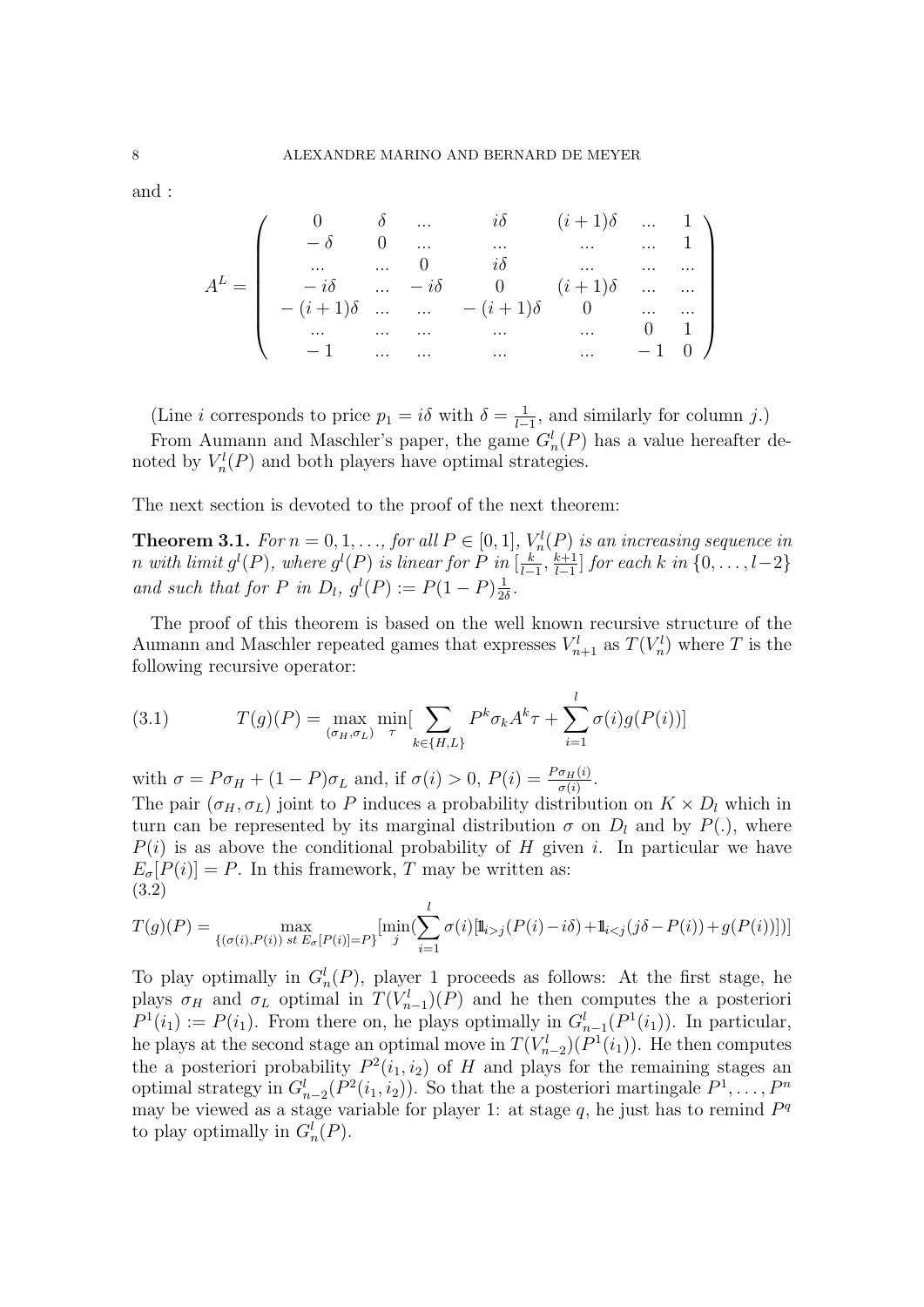The fact that  $V_n^l$  is increasing in n just results from the fact that for all concave continuous function  $V, V \leq T(V)$  (see lemma 4.2).

We then have to prove that  $V_n^l$  is bounded from above by  $g^l$ . Since T is an increasing operator (if  $h \leq g$  then  $T(h) \leq T(g)$ ), a positive fixed point g for operator T will be an upper bound for  $V_n^l$  (see lemma 4.3). We have then to find such a fixed point, but the operator  $T$  is a bit complicated to analyze directly so we introduce an operator  $T^*$  that dominates T (for all V,  $T(V) \leq T^*(V)$ ) for which we prove that  $g<sup>l</sup>$  is a fixed point and therefore also a fixed point for T (see lemma 4.4).

It then remains to prove the convergence of  $V_n^l$  to  $g^l$  and this is obtained as follows: Since we suspect that for high n,  $V_n^l$  should be close to  $g^l$ , the optimal strategy in  $T(V_n^l)$  should be close to an optimal strategy in  $T(g^l)$ . We then consider a strategy  $\sigma^{n,l}$  of player 1 in  $G_n^l(P)$  that consists at stage q in playing the optimal strategy in  $T(g^{l})(P^{q})$ , where  $P^{q}$  is the a-posteriori after stage q. The amount  $C_{n}^{l}(P)$  guaranteed by that strategy in  $G_n^l(P)$  is clearly a lower bound of  $V_n^l(P)$ .

We next prove that  $C_n^l$  converges to  $g^l$  as follows:

When P belongs to  $D_l \setminus \{0, 1\}$ , we prove in theorem 4.11 that the following strategy  $(\sigma_H, \sigma_L)$  is optimal in  $T(g^l)(P)$ : let  $P^+ := P + \delta$  and  $P^- := P - \delta$ . Both  $\sigma_H$  and  $\sigma_L$ are lotteries on the prices P and P<sup>-</sup> with  $\sigma_H(P) = \frac{P^+}{2P}$  $\frac{P^+}{2P}$  and  $\sigma_L(P) = \frac{1-P^+}{2(1-P^+)}$  $\frac{1-P^+}{2(1-P)}$ . With such a strategy, player 1 plays P with probability  $P \sigma_H(P) + (1 - P) \sigma_L(P) = \frac{1}{2}$ and therefore  $P^1(P)$  is equal to  $2P\sigma_H(P) = P^+$ . Similarly player 1 plays  $P^$ with probability  $P \sigma_H(P^-) + (1 - P) \sigma_L(P^-) = \frac{1}{2}$  and therefore  $P^1(P^-)$  is equal to  $2P\sigma_H(P^-) = P^-$ . Therefore, with that strategy the a posteriori  $P^1$  and the price posted by player 1 differ at most by  $\delta$ . Furthermore, the a posteriori belongs clearly to  $D_l$ .

The price process induced by the strategy  $\sigma^{n,l}$  remains at most at a distance  $\delta$ of the a posteriori martingale  $(P^q)_{q=1,\dots,n}$ . If  $P^q$  is in  $]0,1[$ , then  $P^{q+1}$  is equal to  $P^{q,+}$  or  $P^{q,-}$ , each with probability  $\frac{1}{2}$ . Furthermore, if  $P^q$  is equal to 0 or 1 then  $P^{q+1} = P^q$  and the prices fixed by player 1 are respectively 0 and 1. So, the process  $(P^q)_{q=1,\dots,n}$  is a  $D_l$ -valued symmetric random walk stopped at the time  $\tau$  when it reaches 0 or 1.

As proved in theorem 4.11, the best reply of player 2 against  $\sigma^{n,l}$  is to post at stage q a price equal to  $P^{q-1}$ . So, this allows us to compute explicitly  $C_n^l$ . At stage q, player 1 get exactly

$$
E[\mathbb{I}_{p_1 > P^{q-1}}(P^q - p_1) + \mathbb{I}_{p_1 < P^{q-1}}(P^{q-1} - P^q)]
$$

The price posted by player 1 is either  $P^{q-1}$  or  $P^{q-1} - \delta$ , so the first term is always equal to 0. The second term takes only the value  $\delta$  when the price posted by player 1 is  $P^{q-1} - \delta$  which happens with probability  $\frac{1}{2}$ . Hence, the expectation is just  $\frac{\delta}{2}$ , if  $P^{q-1}$  is not equal to 0 or 1. In case  $P^{q-1} = 0$  or 1, the previous expectation is equal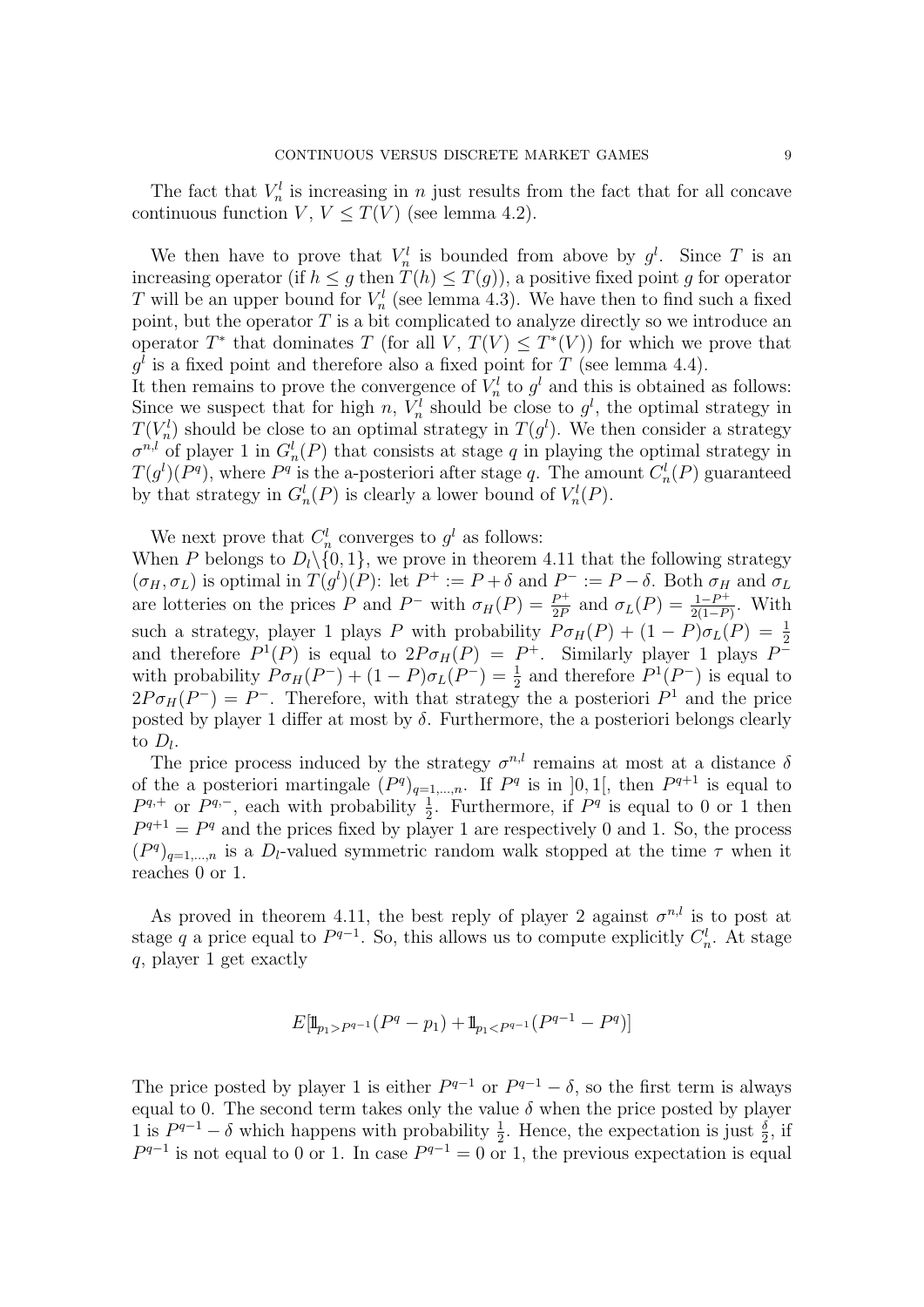to 0. As a consequence,  $C_n^l$  is just equal to:

$$
C_n^l = E[\sum_{q=1}^n 1\!\mathrm{l}_{q \leq \tau} \frac{\delta}{2}] = \frac{\delta}{2} E[\tau \wedge n].
$$

Let us observe that for a symmetric  $D_l$ -valued random walk with jumps of size  $\delta$ ,  $((P<sup>q</sup>)<sup>2</sup> - q<sup>3</sup>)<sub>q=0,1,...}</sub>$  is a martingale. Therefore, due to the stopping theorem for uniformly integrable martingales, if P is in  $D_l$  then  $\delta^2 E[\tau]$  is equal to  $E[(P^{\tau})^2 - P^2]$ . Since  $P^{\tau}$  belongs almost surely to  $\{0,1\}$  and  $E[P^{\tau}] = P$ , we get  $E[(P^{\tau})^2 - P^2] =$  $P(1 - P)$ . Due to the monotone convergence theorem, we get

$$
\lim_{n \to +\infty} C_n^l = \frac{\delta}{2} E[\lim_{n \to +\infty} \tau \wedge n] = \frac{\delta}{2} E[\tau] = P(1 - P) \frac{1}{2\delta} = g^l(P)
$$

The convergence of  $V_n^l(P)$  to  $g^l(P)$  is thus proved for  $P \in D_l$ . Due to the concavity of  $V_n^l$  the convergence will hold clearly for all point in [0, 1], and the theorem is proved.

Let us observe that the above described strategy  $\sigma^{n,l}$  is in fact not an optimal strategy in the game  $G_n^l(P)$ . The amount  $C_n^l(P)$  it guarantees is symmetrical around 1  $\frac{1}{2}$ ,  $C_n^l(P) = C_n^l(1 - P)$  while  $V_n^l(P)$  is not (see graphs 1 and 2). We have no explicit expression of the optimal strategies in  $G_n^l(P)$ , but heuristically, these strategies should be close to  $\sigma^{n,l}$ , at least for large n.

As a corollary of theorem 3.1, we have the uniform convergence of  $\frac{V_n^l}{\sqrt{n}}$  to 0. This indicates that the continuous and the discrete models are quite different. In particular, we do not expect to have the appearance of a Brownian motion as  $n$  goes to infinity for a fixed  $l$  in the asymptotic dynamics of the price process in the discretized games. More precisely, let us consider player 1's price process in  $G_n^l(P)$  when using  $\sigma^{n,l}$ . Up to an error  $\delta$ , this process is equal to the a posteriori martingale. As in [4] (see theorem 2.4 in this paper), this a posteriori martingale may be represented by the continuous time process  $\Pi^n$ , with  $\Pi^n_t := P^q$  if  $t \in \lbrack \frac{q}{n} \rbrack$  $\frac{q}{n}, \frac{q+1}{n}$  $\frac{+1}{n}$ [. Now, if  $q \geq \tau$ , then  $P^q \in \{0,1\}$ . Therefore  $\Pi^n_t \in \{0,1\}$  whenever  $t \geq \tau/n$ . We get therefore:

**Theorem 3.2.** As n increases to  $\infty$ , the process  $\Pi^n$  converges in law to a splitting martingale  $\Pi$  that jumps at time 0 to 0 or 1 and then remains constant.

However, we prove in the last section of the paper that, in some sense, for moderate n, the continuous model remains a good approximation of the discrete one: more precisely, we discretize the optimal strategies in the continuous game, and we show that these discretized strategies guarantee  $V_n^l(P) - \epsilon$  in  $G_n^l(P)$ , with  $\epsilon$  proportional to  $n\delta$ . As a consequence, if l depends on n, we get that  $\frac{V_n^{l(n)}(P)}{\sqrt{n}}$  converge to the same limit as  $\frac{V_n^c(P)}{\sqrt{n}}$  whenever  $\sqrt{n}/l(n) \to 0$ 

The next section is devoted to the lemmas used in the proof of theorem 3.1: we analyze the properties of the recursive operator of the game and we find out its positive fixed point  $g^l$ .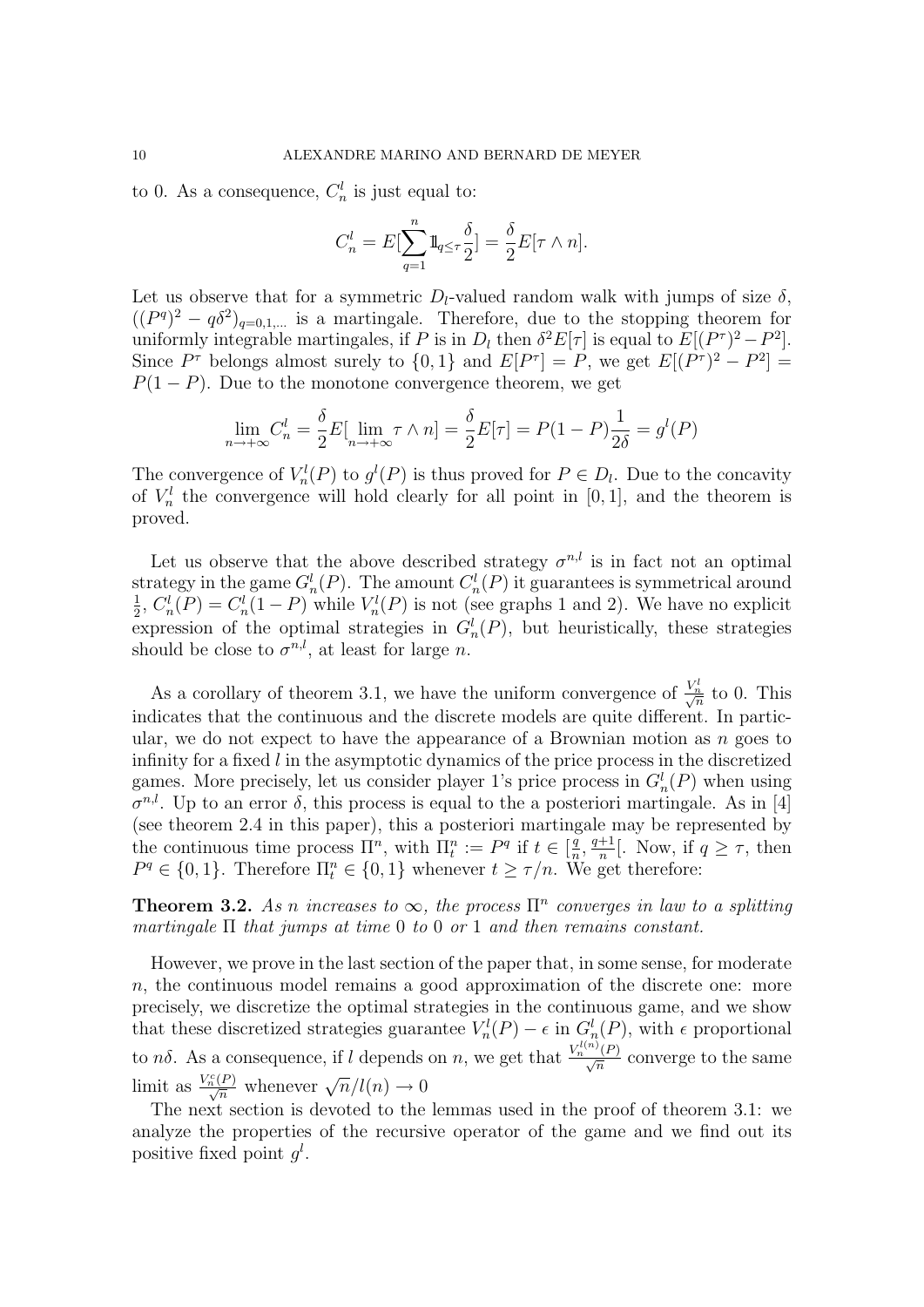#### 4. A positive fixed point for T

#### 4.1. Some properties of T.

We start this section by proving some easy properties of  $T$ .

Let us first observe that the value  $u(P)$  of the average game with antisymmetric payoff matrix  $A(P) := PA^H + (1 - P)A^L$  is equal to 0. The optimal strategy for both players is the pure strategy  $\vert P \vert$  defined as follows:

**Definition 4.1.** For all  $P$  in  $[0, 1]$ :

let  $\lfloor P \rfloor = \lfloor \frac{P}{\delta} \rfloor \delta$  and  $\lceil P \rceil = \lfloor P \rfloor + \delta$  (  $\lfloor x \rfloor$  is the highest integer less or equal to x).

If player 1 uses the pure strategy  $|P|$ , independently of  $H, L$  in the definition  $(3.1)$  of  $T(g)(P)$ , he plays a non revealing strategy  $(P<sup>1</sup> = P)$ . The first stage payoff in  $T(g)(P)$  is just the payoff in the average game which is clearly positive. This leads to the following lemma:

**Lemma 4.2.** T is increasing and, for all  $g: g \leq T(g)$ .

As a consequence, we have:

**Lemma 4.3.** A positive fixed point of T is an upper bound for  $V_n^l$ .

Let indeed g be a positive fixed point of T then we have for  $n = 0$ :  $V_0^l = 0 \le g$ . By induction we get next that, if  $V_n^l \leq g$ , then  $V_{n+1}^l = T(V_n^l) \leq T(g) = g$ .  $\Box$ 

Unfortunately, the fixed points of  $T$  are not easy to find, we will therefore bound T from above by an operator  $T^*$  and we will apply the next lemma.

**Lemma 4.4.** Let  $T^*$  such that  $T \leq T^*$ . Then a fixed point of  $T^*$  is a fixed point of  $T$ .

Indeed,  $g \leq T(g) \leq T^*(g) = g$ .

We will next introduce the operator  $T^*$ .

The definition (3.2) of  $T(g)(P)$  contains a minimization over player 2's action  $i\delta$ . If instead of minimizing, Player 2 plays in that formula  $j\delta = [\tilde{P}]$ , we obtain an operator  $T^0$  such that  $T(g) \leq T^0(g)$ , where

$$
T^{0}(g)(P) := \max_{\{(\sigma(i), P(i)) \text{ st } E_{\sigma}[P(i)] = P\}} \left[ \sum_{i=1}^{l} \sigma(i) [\mathbb{I}_{i\delta > [P]}(P(i) - i\delta) + \mathbb{I}_{i\delta < [P]}([\mathcal{P}] - P(i)) + g(P(i)) \right]
$$

In turn, whenever  $i\delta > \lfloor P \rfloor$  then  $P(i) - i\delta \leq P(i) - \lfloor P \rfloor$ . Therefore

$$
T(g) \le T^0(g) \le T^1(g)
$$

where:

$$
T^{1}(g)(P) = \max_{\{(\sigma(i), P(i)) \text{ st } E_{\sigma}[P(i)] = P\}} \left[ \sum_{i=1}^{l} \sigma(i) [\mathbb{I}_{i\delta > [P]}(P(i) - [P]) + \mathbb{I}_{i\delta < [P]}([P] - P(i)) + g(P(i)) \right]
$$

Finally,  $(\sigma, P(.))$  generates a probability distribution on  $K \times D_l$ . As mentioned above, the max in the definition of  $T^1(g)$  is in fact a max over all probability distribution  $\Pi$  on  $K \times D_l$  such that  $\Pi[k] = H - P$ . A general procedure to generate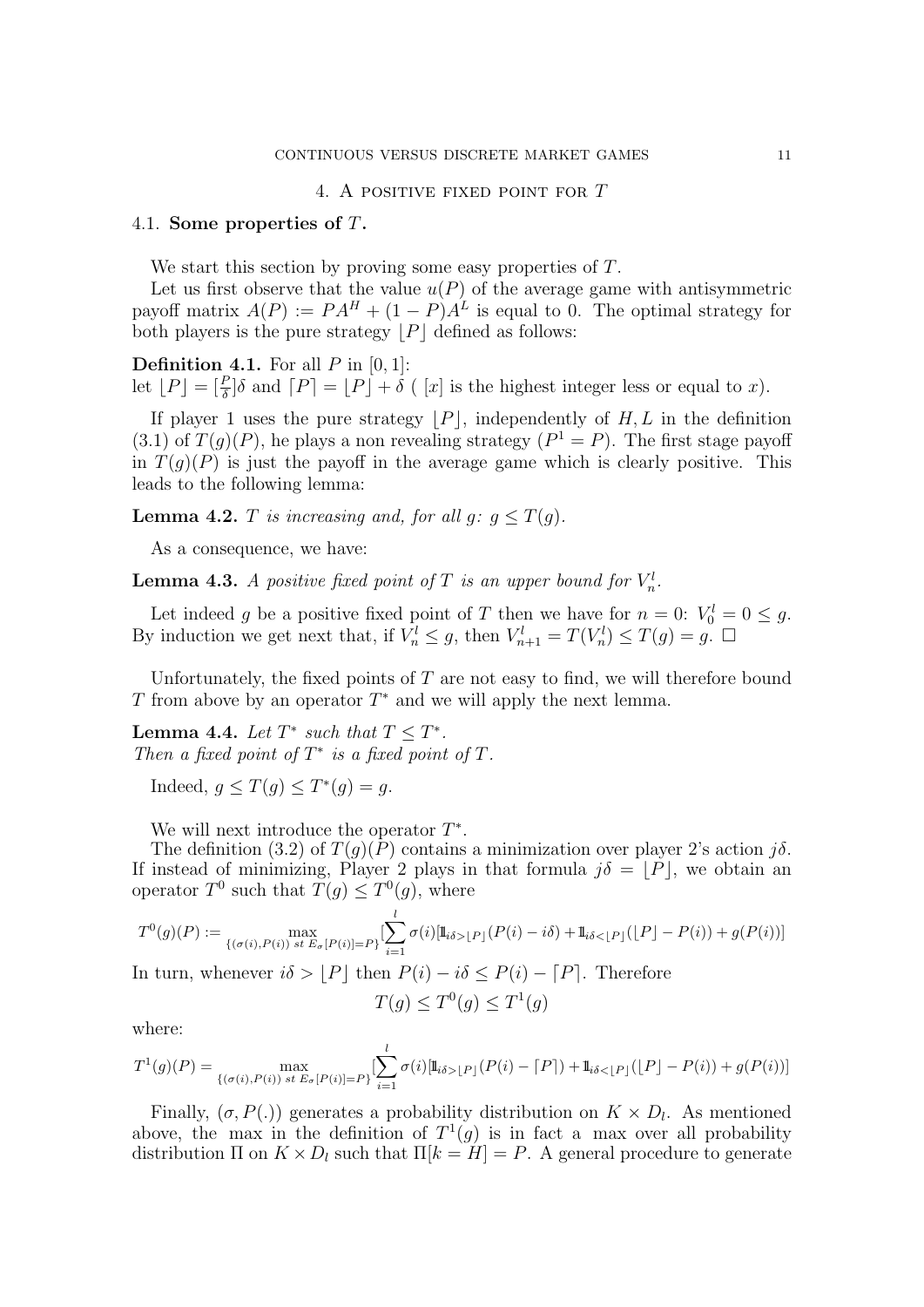such probabilities is as follows: given  $\sigma$ ,  $P(.)$  and a one to one mapping i from L to L where  $L = \{0, \ldots, l-1\}$ , the lottery  $\sigma$  is used to select a virtual action  $\tilde{\imath}$ , player 1 plays in fact  $i(\tilde{i})$ . The state of nature is chosen according to the lottery  $P(\tilde{i})$ . Therefore we infer that

$$
T^1(g) = \max_{\{(\sigma_i, P_i) \text{ st } E_{\sigma}[P_i] = p\}} \max_{\{i:permutation \ L \to L\}} \sum_{\tilde{i}=1}^l \sigma_{\tilde{i}}[\mathbb{I}_{i(\tilde{i})\delta > [P]}(P_{\tilde{i}} - [P]) + \mathbb{I}_{i(\tilde{i})\delta < [P]}([P] - P_{\tilde{i}}) + g(P_{\tilde{i}})]
$$

Simply by relaxing hypothesis that  $i$  is a permutation, we get a new inequality:

$$
T^1(g) \le T^*(g)
$$

where,

$$
T^*(g) = \max_{\{(\sigma_{\tilde{i}}, P_{\tilde{i}}) \text{ st } E_{\sigma}[P_{\tilde{i}}] = p\}} \max_{\{i:L \to L\}} \sum_{\tilde{i}=1}^l \sigma_{\tilde{i}}[\mathbb{I}_{i(\tilde{i})\delta > [P]}(P_{\tilde{i}} - [P]) + \mathbb{I}_{i(\tilde{i})\delta < [P]}([P] - P_{\tilde{i}}) + g(P_{\tilde{i}})]
$$

The max over  $i: L \to L$  in the last formula can be solved explicitly: Whenever  $P_{\tilde{i}} \geq \left(\frac{\lfloor P\rfloor + \lceil P\rceil}{2}\right)$  $\frac{1+|P|}{2}$ ) ( or equivalently  $P_{\tilde{i}} - [P] \geq [P]-P_{\tilde{i}}$ ),  $i(\tilde{i})$  must be chosen above  $\frac{\lfloor P\rfloor}{\delta}$ . δ Similarly, if  $P_{\tilde{i}} < (\frac{\lfloor P\rfloor + \lceil P\rceil}{2})$  $\frac{[P]}{2}$ , then  $i(\tilde{i}) < \frac{[P]}{\delta}$  $\frac{P\rfloor}{\delta}$ . We obtain in this way that:

Lemma 4.5.

$$
\max_{\{i:L\to L\}} \sum_{\tilde{i}=1}^l \sigma_{\tilde{i}}[\mathbf{1}_{\tilde{i}(\tilde{i})\delta>[P]}(P_{\tilde{i}}-\lceil P \rceil)+\mathbf{1}_{\tilde{i}(\tilde{i})\delta>[P]}(\lfloor P \rfloor-P_{\tilde{i}})]=E_{\sigma}[F_p(P_{\tilde{i}})]
$$

with:

$$
F_P(P_i) = 1\!\!1_{P_i \geq (\frac{\lfloor P \rfloor + \lceil P \rceil}{2})} (P_i - \lceil P \rceil) + 1\!\!1_{P_i < (\frac{\lfloor P \rfloor + \lceil P \rceil}{2})} (\lfloor P \rfloor - P_i).
$$

Note that for all P in [0, 1],  $F_P = F_{|P|}$ .

The above result leads us to a new expression of  $T^*$ : For all P in [0, 1]:

$$
T^*(g)(P) = \max_{\{(\sigma_i, P_i)\}_{i} \in E_{\sigma}[P_i] = p\}} E_{\sigma}[F_{\lfloor P\rfloor}(P_i) + g(P_i)]
$$

**Definition 4.6.** The concavification  $cav(f)$  of a function f is the smallest concave function higher than f which is concave.

With that definition, we obtain that:

$$
T^*(g)(P) = cav_{P'}(F_{\lfloor P\rfloor}(P') + g(P'))(p)
$$

In particular, the fixed point of  $T^*$  are concave.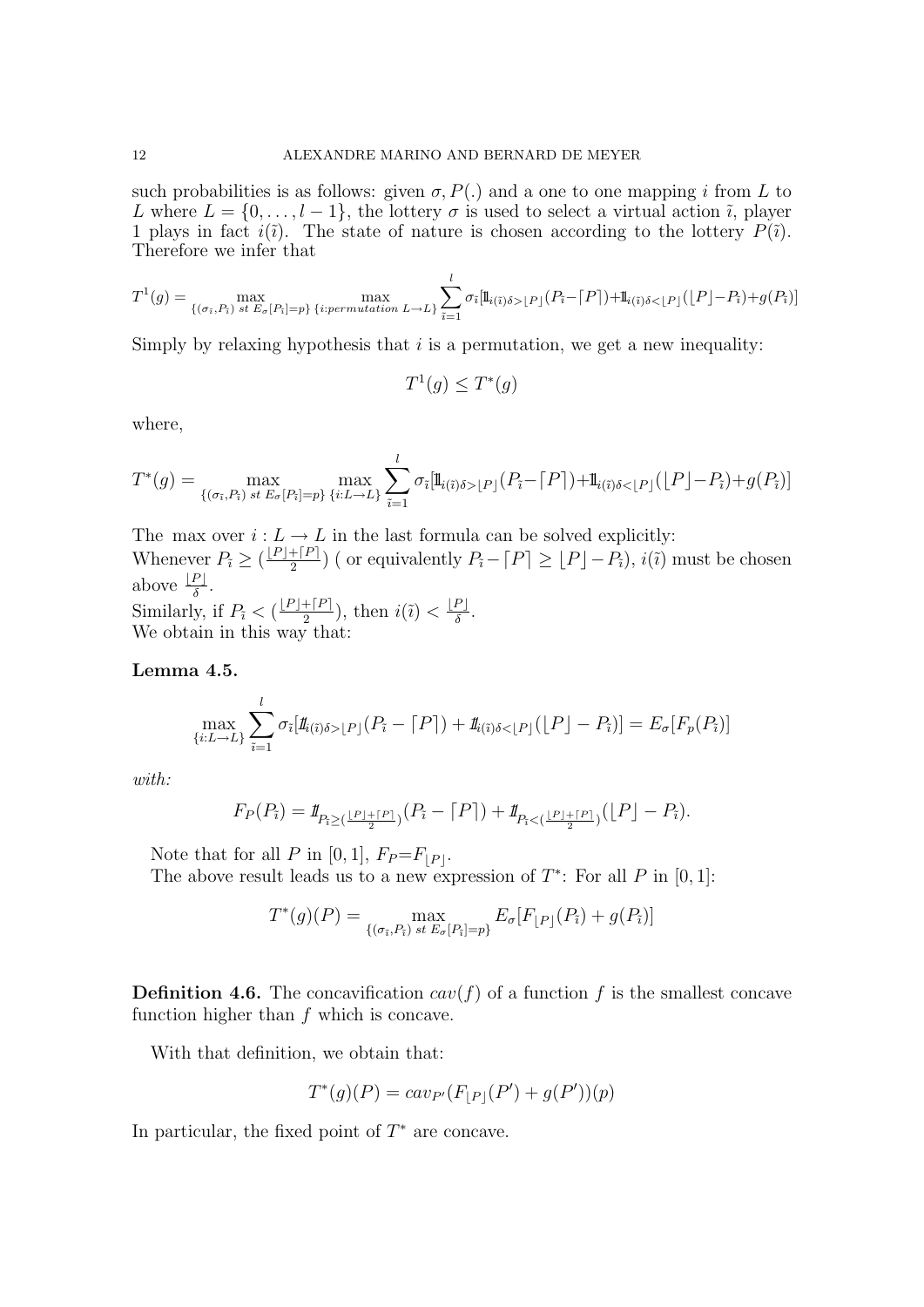### 4.2. A fixed point of  $T^*$ .

In this section, we seek for a fixed point of  $T^*$ .  $T^*$  is increasing  $(g \leq T(g) \leq T^*(g))$ . As a consequence:

**Proposition 4.7.** g is a fixed point of  $T^*$  if and only if  $\forall P \in [0, 1], \, \text{cav}_{P'}(F_{|P|}(P') + g(P'))(P) \leq g(P).$ 

We will seek for a fixed point g with the particularity that  $g = \min_{d \in D_l} g_d$ , where for all d, g<sub>d</sub> linear on IR and for all  $P \in [0,1]$   $g(P) = g_{\vert P \vert}(P)$ . (this means that g is linear between two successive points of  $D_l$ )

To prove that  $g$  is a fixed point  $T^*$ , it is sufficient to verify the condition: for all P in  $[0, 1]$ 

$$
cav_{P'}(F_{\lfloor P\rfloor}(P')+g(P'))(P) \le g_{\lfloor P\rfloor}(P)
$$

Since  $g_d$  is linear for all d in  $D_l$ , and since the concavification of a negative function is negative, we are led to the following lemma:

**Lemma 4.8.** If for all P and P' in  $[0,1]$ , (4.1)  $F_{|P|}(P') + g(P') - g_{|P|}(P') \le 0$ 

then g is a fixed point of  $T^*$ .

We use the equality  $g = \min_d(g_d)$  to simplify (4.1). The following lemma leads to an explicit expression of a fixed point of  $T^*$ .

**Lemma 4.9.** If for all P and P' in  $[0,1]$ , (4.2)  $\mathbb{1}_{P' \leq |P|}(\lfloor P \rfloor - P' + g_{|P|-\delta}(P') - g_{|P|}(P')) + \mathbb{1}_{P' \geq [P]}(P' - [P] + g_{|P|}(P') - g_{|P|}(P')) \leq 0$ then  $g = \min_{d \in D_l}(g_d)$  is a fixed point of  $T^*$ . With the convention  $g_{-\delta} := g_0$ .

Indeed, since  $g = \min_{d \in D_l}(g_d)$ , we get for all P and P' in [0, 1]:  $g(P') \leq 1\!\!1_{P' \leq \lfloor P \rfloor} g_{\lfloor P \rfloor-\delta} \left( P' \right) + 1\!\!1_{\lfloor P \rfloor < P' < \lceil P \rceil} g_{\lfloor P \rfloor} (P') + 1\!\!1_{P' \geq \lceil P \rceil} g_{\lceil P \rceil} (P'),$ therefore for all  $\overline{P}$  and  $P'$  in  $[0, 1]$ ,

$$
F_{\lfloor P\rfloor}(P')+g(P')-g_{\lfloor P\rfloor}(P') \leq 1\!\!1_{P'\geq (\frac{\lfloor P\rfloor+\lceil P\rceil}{2})}(P'-\lceil P\rceil)+1\!\!1_{P'<(\frac{\lfloor P\rfloor+\lceil P\rceil}{2})}(\lfloor P\rfloor-P')+\cdots +1\!\!1_{P'\leq \lfloor P\rfloor}(g_{\lfloor P\rfloor-\delta}(P')-g_{\lfloor P\rfloor}(P'))+\cdots +1\!\!1_{P'\geq \lceil P\rceil}(g_{\lceil P\rceil}(P')-g_{\lfloor P\rfloor}(P'))
$$

Since  $\mathbb{1}_{\lceil P \rceil > P' > (\frac{\lfloor P \rfloor + \lceil P \rceil}{2})} (P' - \lceil P \rceil) \leq 0$  and  $\mathbb{1}_{\lfloor P \rfloor < P' < (\frac{\lfloor P \rfloor + \lceil P \rceil}{2})} (\lfloor P \rfloor - P') \leq 0$ , we infer that g is a fixed point of  $T^*$  whenever for all P and  $P^{\tau}$  in [0, 1],

$$
\mathbb{1}_{P' \leq \lfloor P \rfloor} (\lfloor P \rfloor - P' + g_{\lfloor P \rfloor - \delta} (P') - g_{\lfloor P \rfloor} (P')) + \mathbb{1}_{P' \geq \lceil P \rceil} (P' - \lceil P \rceil + g_{\lceil P \rceil} (P') - g_{\lfloor P \rfloor} (P')) \leq 0
$$

In particular, if the linear functions  $g_d$  satisfy to  $g_{[P]}(P') = g_{[P]}(P') - P' + [P]$ for all P and P' in [0, 1] then the function  $g^l = \min_d g_d$  verifies the condition of the previous lemma.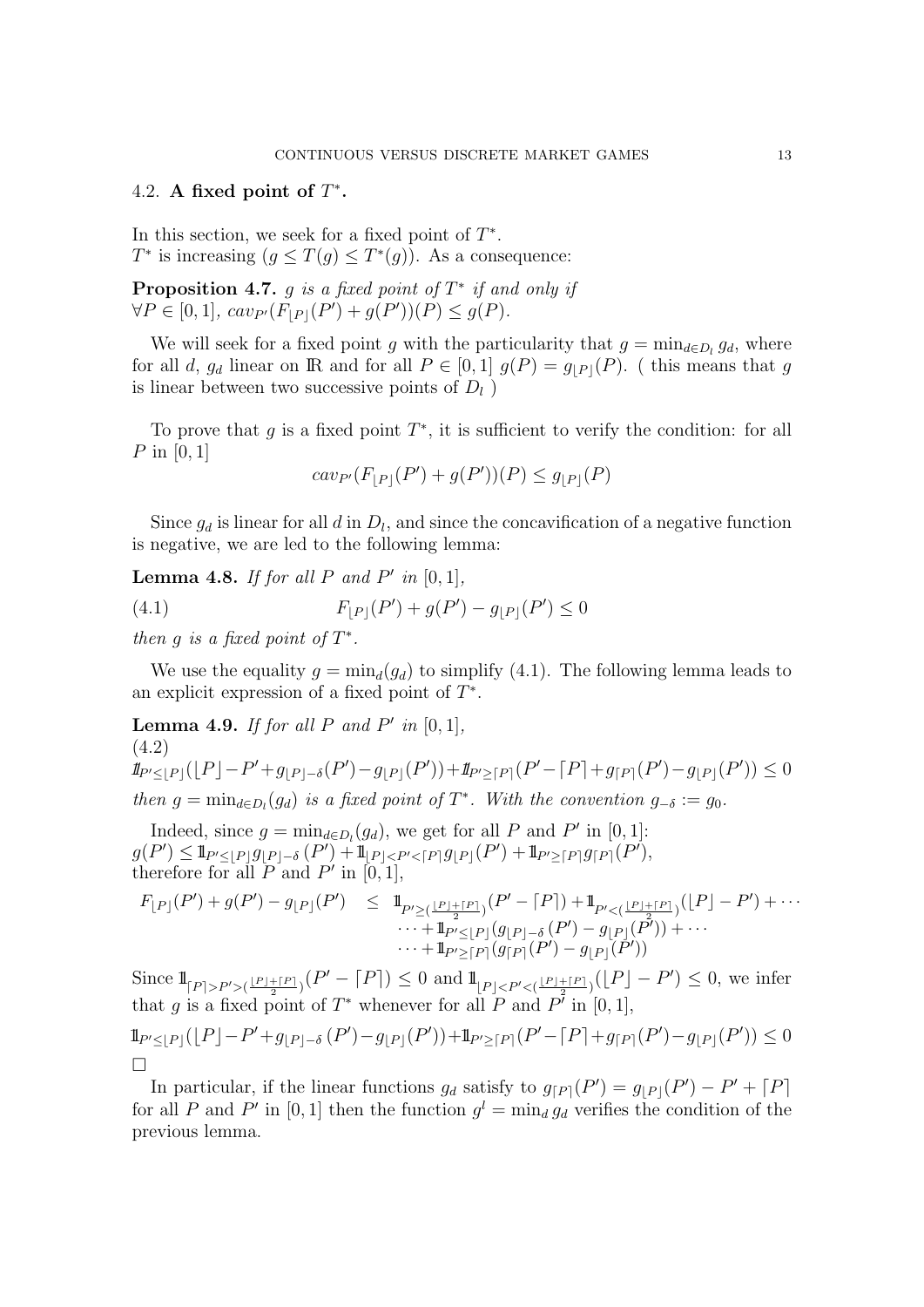The following set of  $g_d$  has all those properties:

$$
\forall i \in \{0, l-1\}, \forall P \in [0, 1], g_{i\delta}(P) := (\frac{l}{2} - 1 - i)P + i(i + 1)\frac{\delta}{2}
$$

The resulting function  $g^l$  may be computed explicitly:  $g_{i\delta}(P)$  is a quadratic convex expression of i $\delta$ . It is symmetric around  $i\delta = P - \delta/2$ . The minimum on  $i\delta \in D_l$ is thus reached at the point of  $D_l$  that is closest to  $P - \delta/2$ . This point is clearly  $i\delta = |P|$ , and thus

$$
g^{l}(P) = g_{\lfloor P\rfloor}(P) = (l/2 - 1 - \lfloor P\rfloor/\delta)(P - \lfloor P\rfloor) + \lfloor P\rfloor(1 - \lfloor P\rfloor)\frac{1}{2\delta}
$$

This is exactly the function  $g^l$  introduced in theorem 3.1. It is symmetric around  $\frac{1}{2}$ on  $[0, 1]$ ).

As a consequence of the previous discussion, we get the following theorem

**Theorem 4.10.**  $g^l$  is a positive fixed point of  $T^*$  and thus of  $T$ .

We next compute optimal strategies of player 1 in  $T(g^l)(P)$  as well as best replies of player 2:

**Theorem 4.11.** If P belongs to  $D_l \setminus \{0, 1\}$  then the following strategy  $(\sigma_H, \sigma_L)$  is optimal in  $T(g^l)(P)$ :  $\sigma_H$  and  $\sigma_L$  are lotteries on the prices P and P<sup>-</sup> with  $\sigma_H(P)$  =  $P^+$  $\frac{P^+}{2P}$  and  $\sigma_L(P) = \frac{1-P^+}{2(1-P^+)}$  $\frac{1-P^+}{2(1-P)}$  where  $P^+ := P + \delta$  and  $P^- := P - \delta$ . The best reply of player 2 in  $T(g^l)(P)$  against that strategy is to post a price equal to P.

### Proof :

With that strategy, player 1 plays P with probability  $P \sigma_H(P) + (1 - P) \sigma_L(P) = \frac{1}{2}$ and therefore  $P^1(P)$  is equal to  $2P\sigma_H(P) = P^+$ . Similarly player 1 plays  $P^$ with probability  $P \sigma_H(P^-) + (1 - P) \sigma_L(P^-) = \frac{1}{2}$  and therefore  $P^1(P^-)$  is equal to  $2P\sigma_H(P^-) = P^-$ . So, when player 1 uses that strategy, the first stage payoff in  $T(g^l)(P)$  is equal to

$$
\frac{1}{2}[\mathbb{I}_{P>j\delta}(P^+ - P) + \mathbb{I}_{Pj\delta}(P^- - P^-) + \mathbb{I}_{P^->j\delta}(j\delta - P^-)]
$$

In case  $j\delta \leq P^-$ , only the first term is not equal to 0 and so the payoff is equal to  $\frac{\delta}{2}$ . In case  $j\delta = P$ , only the last term remains and the expectation is also  $\frac{\delta}{2}$ . The last case to consider is  $j\delta \geq P^+$ , then we obtain  $j\delta - \frac{1}{2}$  $\frac{1}{2}(P^+ + P^-) = j\delta - P \ge \delta$ . From this, we obtain that the price  $j\delta = P$  is a best reply against that strategy and the first stage payoff is  $\frac{\delta}{2}$ . The second term payoff is then  $\frac{1}{2}g^{l}(P^{+}) + \frac{1}{2}g^{l}(P^{-}) = g^{l}(P) - \frac{\delta}{2}$  $\frac{\delta}{2}$ , so as announced the above strategy guarantees  $g^{(P)} = T(g^{(P)})$  and it is thus optimal in  $T(g^l)(P)$ .

Remark 4.12. The following graphs are drawn from numerical computation of  $V_n^l$ . It indicates in particular that  $V_n^l$  is not symmetric around  $\frac{1}{2}$  and thus  $V_n^l$  does not coincide with  $C_n^l$ .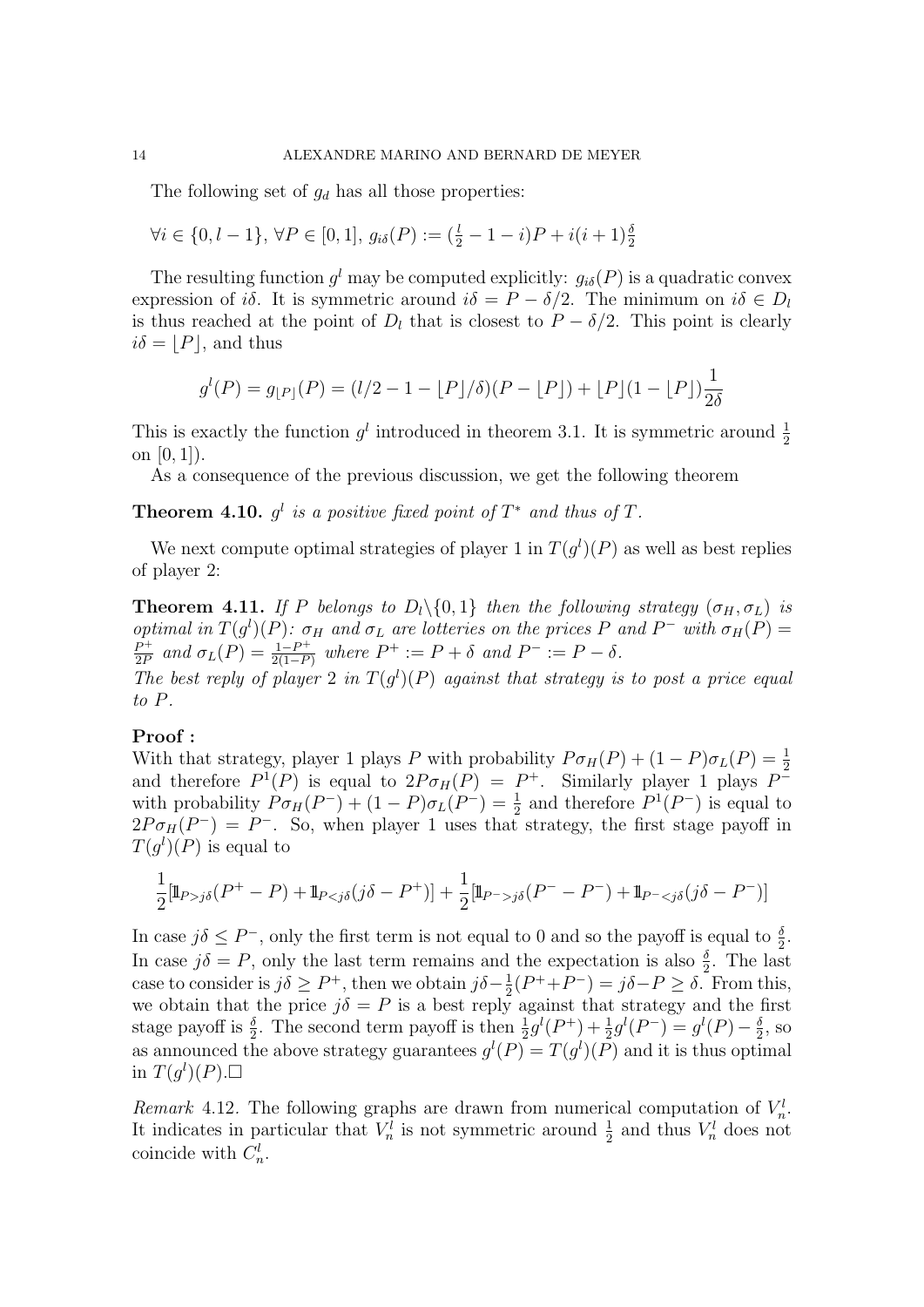





## 5. Continuous versus discrete market game

As indicated in the previous section, the continuous and the discrete games are quite different. However, we prove in this section that, in some sense, for moderate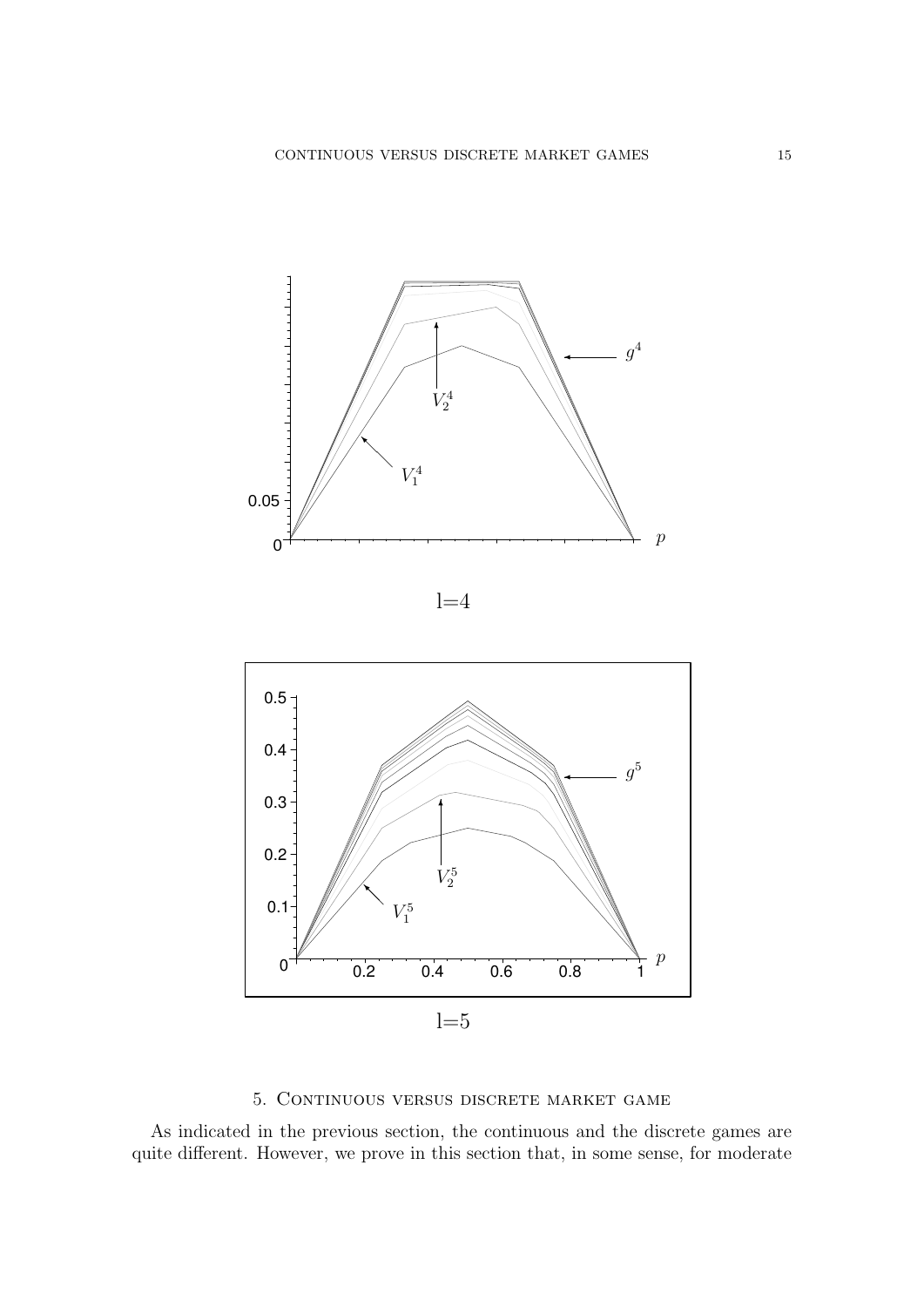n, the continuous model remains a good approximation of the discrete one: more precisely, we discretize the optimal strategies in the continuous game, and we show that these discretized strategies guarantee  $V_n^l(P) - \epsilon$  in  $G_n^l(P)$ , with  $\epsilon$  proportional to  $n\delta$ . As a consequence, if l depends on n, we get that  $\frac{V_n^{l(n)}(P)}{\sqrt{n}}$  converge to the same limit as  $\frac{V_n^c(P)}{\sqrt{n}}$  whenever  $\sqrt{n}/l(n) \to 0$ . This is the content of theorem 5.2.

Let us remark that the expression of  $V_n^c$  involves the sum of n independent random variables. For *n* too small  $(n < 20)$ , even in the continuous model, there is not enough independent random variables in these sums for the central limit theorem to be applied. However, as it results from the next theorem, if  $l$  is large enough, for middle values of  $n (20 < n \ll l)$ , the continuous game is a good approximation of the discrete game. The discretized optimal strategies of the continuous game are close to be optimal in the discrete game, and the resulting price process will be the discretization of the price process in the continuous game: For  $n$  high enough, it involves a Brownian motion.

As reminded in section 2, player 1's strategies in the first stage of  $G_n^l$  are represented by a pair  $(f_l, Q_l)$  satisfying (1), (2) and (3) of (2.1) with the additional requirement on  $f_l$  to be  $D_l$  valued. We denote  $\Gamma_1^l(P)$  the space of these strategies. Similarly player 2 strategy space  $\Gamma_2^l$  will be the set of increasing functions  $h_l : [0,1] \rightarrow D_l.$ 

In this section we will compare the payoff guaranteed in  $G_n^l(P)$  by the discretization  $(f_l^{\circ}, Q_l^{\circ})$  (resp  $h_l^{\circ}$ ) of the optimal strategy  $(f^{\circ}, Q^{\circ})$  (resp  $h^{\circ}$ ) in  $G_n^c(P)$  to get the next theorem.

**Definition 5.1.** If  $[x]$  denotes the smallest  $d \in D_l$  that dominates x, the discretization  $\Pi^l(f, Q) := (f_l, Q_l)$  of the strategy  $(f, Q)$  is defined as:  $f_l := [f]$  and  $Q_l(\alpha)$ is the expectation of  $Q(u)$  given that  $f_l(u) = f_l(\alpha)$  where u is a uniform random variable on [0, 1]. (Similarly  $\Pi^{l}(h) := \lceil h \rceil$ )

**Theorem 5.2.** The discretized optimal strategies of  $G_n^c(P)$  are n $\delta$ -optimal strategies in  $G_n^l(P)$ . Therefore:

$$
\forall l, \forall n \ge 1 : ||V_n^c - V_n^l||_{\infty} \le n\delta
$$

where  $\delta = \frac{1}{l_{-}}$  $\frac{1}{l-1}$ .

With the previous strategy spaces, the recurrence operator T for  $V_n^l$ , defined in (3.2), can be written as: For all  $P \in [0,1]$ :

 $T(g)(P) := sup_{(f,Q) \in \Gamma_1^l(P)} inf_{p_2 \in D_l} F((f,Q), p_2, g),$ 

with  $F$  as in theorem 2.1.

**Lemma 5.3.** For all n in IN, if  $(f^{\circ}, Q^{\circ})$  are optimal strategies in the first stage of  $G_n^c(P)$ , for all  $p_2 \in D_l$ :

$$
F((f^{\circ}, Q^{\circ}), p_2, V_n^c) \le F(\Pi^l(f^{\circ}, Q^*), p_2, V_n^c) + \delta
$$

In particular  $T^{c}(V_n^c) \leq T(V_n^c) + \delta$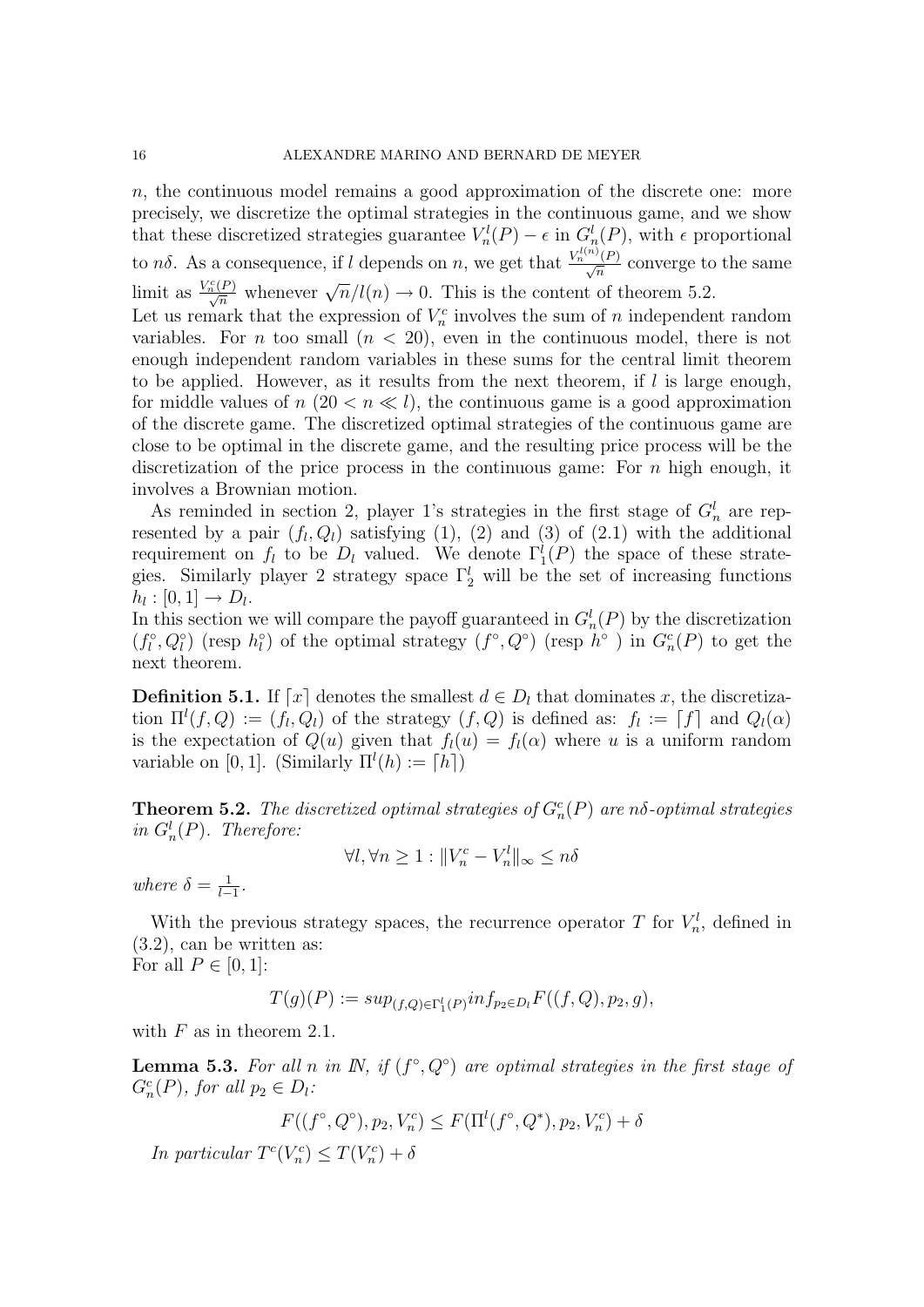Indeed, if  $p_2 \in D_l$  and  $(f_l^{\circ}, Q_l^{\circ}) := \Pi^l(f^{\circ}, Q^{\circ})$ :  $F((f^{\circ}, Q^{\circ}), p_2, V^c_n) = E[\mathbb{1}_{f^{\circ} > p_2}(Q^{\circ} - f^{\circ}) + \mathbb{1}_{p_2 > f^{\circ}}(p_2 - Q^{\circ}) + V^c_n(Q^{\circ})]$ =  $E[\mathbb{I}_{f_l^{\circ} > p_2}(Q^{\circ} - f^{\circ}) + \mathbb{I}_{p_2 > f_l^{\circ}}(p_2 - Q^{\circ}) + V_n^c(Q^{\circ})]$  $+ E[\mathbb{I}_{\{f_l^{\circ} = p_2 \& f^{\circ} < p_2\}}(p_2 - Q^{\circ})]$ =  $E[\mathbb{I}_{f_l^{\circ} > p_2}(Q^{\circ} - f_l^{\circ}) + \mathbb{I}_{p_2 > f_l^{\circ}}(p_2 - Q^{\circ}) + V_n^c(Q^{\circ})]$  $+ E[\mathbb{I}_{f_l^{\circ} > p_2}(f_l^{\circ} - f^{\circ}) + \mathbb{I}_{\{f_l^{\circ} = p_2 \& f^{\circ} < p_2\}}(f_l^{\circ} - f^{\circ})]$ +  $E[\mathbb{1}_{\{f_l^\circ = p_2 \& f^\circ < p_2\}}(f^\circ - Q^\circ)]$ 

Since we have  $0 \le f_l^{\circ} - f^{\circ} \le \delta$  and as proved on page 298 in [4],  $f^{\circ} - Q^{\circ} \le 0$ , the second expectation in last equation is clearly bounded by  $\delta$  and thus:  $F((f^{\circ}, Q^{\circ}), p_2, V_n^c) \leq E[\mathbb{1}_{f_l^{\circ} > p_2}(Q^{\circ} - f_l^{\circ}) + \mathbb{1}_{p_2 > f_l^{\circ}}(p_2 - Q^{\circ}) + V_n^c(Q^{\circ})] + \delta$ Since  $Q_l^{\circ} = E[Q^{\circ} | f_l^{\circ}]$  and both  $\mathbb{1}_{f_l^{\circ} > p_2}$  and  $\mathbb{1}_{f_l^{\circ} < p_2}$  are  $f_l^{\circ}$  measurable, we may replace  $Q^{\circ}$  by  $Q^{\circ}_l$  in the two first terms of the last inequality. Furthermore, due to Jensen inequality and the concavity of  $V_n^c$ , we get  $E[V_n^c(Q^\circ)] \leq E[V_n^c(E[Q^\circ|f_l^c])] = E[V_n^c(Q_l^c)].$ 

The inequality  $F((f^{\circ}, Q^{\circ}), p_2, V_n^c) \leq F((f_l^{\circ}, Q_l^{\circ}), p_2, V_n^c) + \delta$  follows then immediately. Finally, since  $(f^{\circ}, Q^{\circ})$  is optimal, we have

$$
T^{c}(V_{n}^{c}) = \min_{p_{2} \in [0,1]} F((f^{\circ}, Q^{\circ}), p_{2}, V_{n}^{c})
$$
  
\n
$$
\leq \min_{p_{2} \in D_{l}} F((f^{\circ}, Q^{\circ}), p_{2}, V_{n}^{c})
$$
  
\n
$$
\leq \min_{p_{2} \in D_{l}} F((f_{l}^{\circ}, Q_{l}^{\circ}), p_{2}, V_{n}^{c}) + \delta
$$
  
\n
$$
\leq \max_{(f, Q) \in \Gamma_{1}^{l}(P)} \min_{p_{2} \in D_{l}} F((f, Q), p_{2}, V_{n}^{c}) + \delta
$$
  
\n
$$
\leq T(V_{n}^{c}) + \delta
$$

 $\Box$ 

Proposition 5.4.  $\forall l, \forall n \geq 1: V_n^c - V_n^l \leq n\delta$ 

The proof is by induction:

The result is clearly true for  $n = 0$  ( $V_n^c = V_n^l = 0$ ). Next, if the result is true for n then it holds also for  $n + 1$ :

Indeed,

$$
V_{n+1}^{c}(P) = T^{c}(V_{n}^{c})(P)
$$
  
\n
$$
\leq T(V_{n}^{c})(P) + \delta
$$
  
\n
$$
\leq T(V_{n}^{l} + n\delta)(P) + \delta
$$
  
\n
$$
= T(V_{n}^{l})(P) + (n + 1)\delta
$$
  
\n
$$
= V_{n+1}^{l}(P) + (n + 1)\delta
$$

 $\Box$ 

To deal with the reverse inequality  $\forall l, \forall n \geq 1 : V_n^l - V_n^c \leq n\delta$ , we will work on the dual model:

Let us consider the concave functions  $W_n^c$  and  $W_n^l$  respectively defined as the Fenchel conjugate of  $V_n^c$  and  $V_n^l$ . Due to (2.2), we just have to prove that

$$
\forall l, \forall n \ge 1 : W_n^c - W_n^l \le n\delta
$$

These functions are the value of dual games characterized by a recursive structure. The recursive formula for  $W_n^c$  was proved in theorem 4.5 in [4], and reminded in theorem 2.3. The same argument as in lemma 4.4 in [4], but with  $D_l$  valued strategies,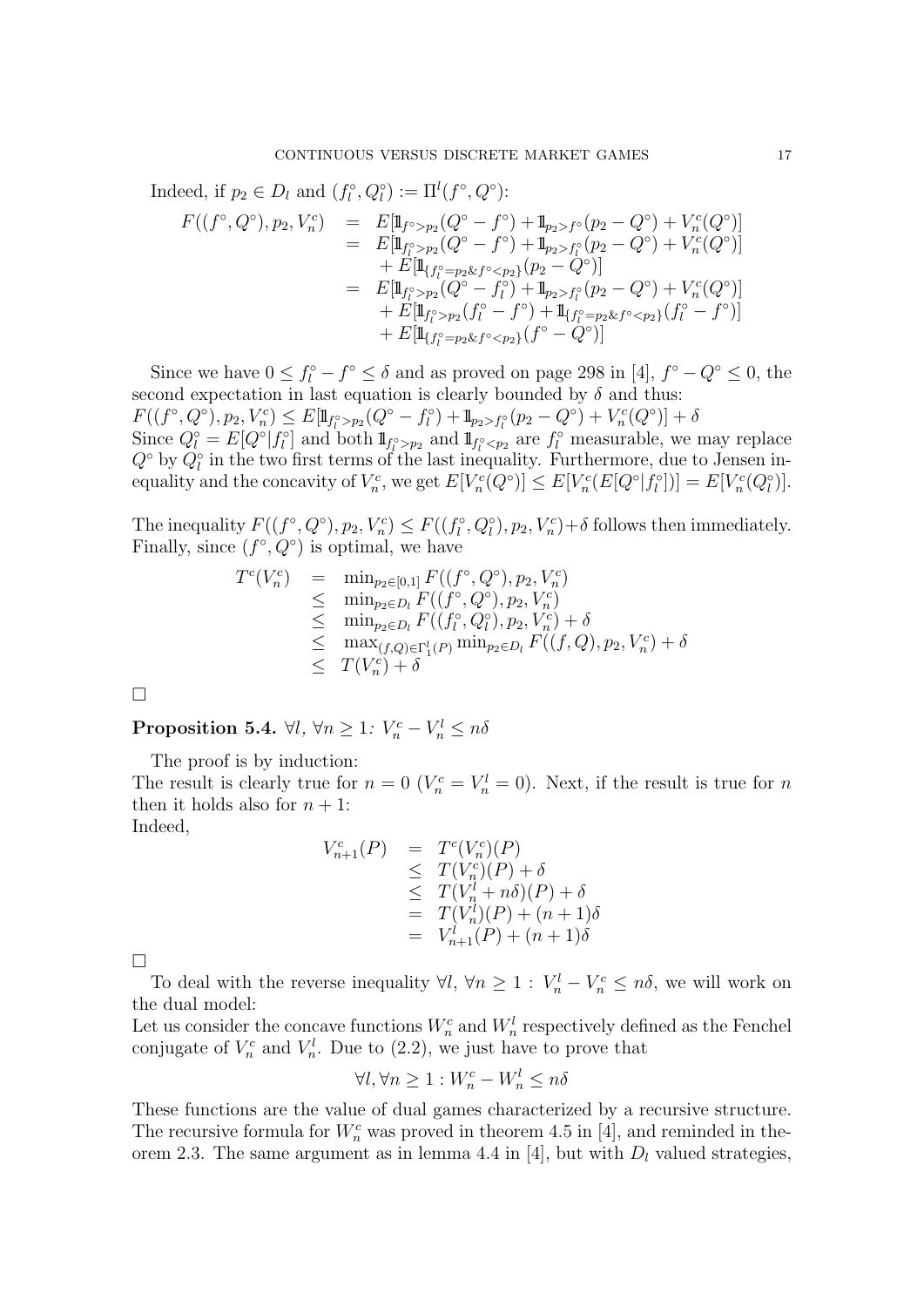gives us a similar recursive formula for  $W_n^l$ .

$$
W_{n+1}^l(x) \ge \Lambda(W_n^l)(x) := \sup_{h \in \Gamma_2^l} \inf_{p_1 \in D_l} R[x](p_1, h, W_n^l),
$$

with  $R$  as in theorem 2.3.

The inequality in the last formula could be replaced by an equality, and this would lead to the dual recursive formula for the finite games as define in [5].

**Lemma 5.5.** For all x in  $\mathbb{R}$ , for all n in  $\mathbb{N}$ , if  $h^{\circ}$  is optimal strategy in the first stage of the dual game, for all  $p_1 \in D_l$ :

$$
R[x](p_1, h^{\circ}, W_n^c) - R[x](p_1, \Pi^l(h^{\circ}), W_n^c) \le \delta
$$

In particular  $\Lambda^{c}(W_{n}^{c}) \leq \Lambda(W_{n}^{c}) + \delta$ .

Indeed, with the notation  $h_l^{\circ} := \Pi^l(h^{\circ})$  and if  $p_1 \in D_l$ :

$$
R[x](p_1, h^{\circ}, W_n^c) = W_n^c(x - \int_0^1 1\!\mathrm{l}_{h^{\circ}(u) < p_1} - 1\!\mathrm{l}_{h^{\circ}(u) > p_1} du) - \int_0^1 1\!\mathrm{l}_{h^{\circ}(u) < p_1}(-p_1) + 1\!\mathrm{l}_{h^{\circ}(u) > p_1} h^{\circ}(u) du
$$

To simplify the notations, let us consider  $h^{\circ}(u)$  (with u uniformly distributed) as a random variable  $h^{\circ}$  then  $\int_0^1 1\!\!1_{h^{\circ}(u) < p_1} - 1\!\!1_{h^{\circ}(u) > p_1} du$  is just equal to  $A(h^{\circ}) := -1 +$  $2Prob(h^{\circ} < p_1) + Prob(h^{\circ} = p_1).$ Next:

$$
A(h^{\circ}) = -1 + 2Prob(h_l^{\circ} < p_1) + 2Prob(h_l^{\circ} = p_1 \& h^{\circ} < p_1) + \cdots
$$
  
\n
$$
\cdots + Prob(h_l^{\circ} = p_1) - Prob(h_l^{\circ} = p_1 \& h^{\circ} < p_1)
$$
  
\n
$$
= -1 + 2Prob(h_l^{\circ} < p_1) + Prob(h_l^{\circ} = p_1) + Prob(h_l^{\circ} = p_1 \& h^{\circ} < p_1)
$$
  
\n
$$
= A(h_l^{\circ}) + Prob(h_l^{\circ} = p_1 \& h^{\circ} < p_1)
$$

Therefore, due to the concavity of  $W_n^c$ :

$$
W_n^c(x - A(h^{\circ})) = W_n^c(x - A(h_l^{\circ}) - Prob(h_l^{\circ} = p_1 \& h^{\circ} < p_1))
$$
  
\$\leq\$ 
$$
W_n^c(x - A(h_l^{\circ})) - Prob(h_l^{\circ} = p_1 \& h^{\circ} < p_1)(W_n^c)'(x - A(h_l^{\circ})),
$$

where  $(W_n^c)'$  stands for the derivative of  $W_n^c$ . Next,  $(W_n^c)'(x - A(h_i^c)) = (W_n^c)'(x +$  $1-2\zeta$ ), with  $\zeta := Prob(h_l^{\circ} < p_1) + \frac{Prob(h_l^{\circ} = p_1)}{2}$  $\frac{n_l = p_1}{2}$ . As proved in formula (18) in [4],  $h^{\circ}(u) = \int_0^u 2s(W_n^c)'(x+1-2s)ds/u^2.$ 

Due to the concavity of  $W_n^c$ ,  $(W_n^c)'$  is a decreasing decreasing function, therefore, if  $s \leq u$ , then  $(W_n^c)'(x+1-2s) \leq (W_n^c)'(x+1-2u)$ . We get in this way:

$$
h^{\circ}(u) \le \int_0^u 2s(W_n^c)'(x+1-2u)ds/u^2 = (W_n^c)'(x+1-2u)
$$
  
(W\_n^c)'(x-4(t\_0))  $\le L_0(\zeta) \le L_0(\zeta) + \frac{1}{2}L_0(\zeta) + \frac{1}{2}L_0(\zeta) + \frac{1}{2}L_0(\zeta) + \frac{1}{2}L_0(\zeta) + \frac{1}{2}L_0(\zeta) + \frac{1}{2}L_0(\zeta) + \frac{1}{2}L_0(\zeta) + \frac{1}{2}L_0(\zeta) + \frac{1}{2}L_0(\zeta) + \frac{1}{2}L_0(\zeta) + \frac{1}{2}L_0(\zeta) + \frac{1}{2}L_0(\zeta) + \frac{1}{2}L_0(\zeta) + \frac{1}{2}L_0(\zeta) + \frac{1}{2}L_0(\zeta) + \frac{1}{2}L_0(\zeta) + \frac{1}{2}L_0(\zeta) + \frac{1}{2}L_0(\zeta) + \frac{1}{2}L_0(\zeta) + \frac{1}{2}L_0(\zeta) + \frac{1}{2}L_0(\zeta) + \frac{1}{2}L_0(\zeta) + \frac{1}{2}L_0(\zeta) + \frac{1}{2}L_0(\zeta) + \frac{1}{2}L_0(\zeta) + \frac{1}{2}L_0(\zeta) + \frac{1}{2}L_0(\zeta) + \frac{1}{2}L_0(\zeta) + \frac{1}{2}L_0(\zeta) + \frac{1}{2}L_0(\zeta) + \frac{1}{2}L_0(\zeta) + \frac{1}{2}L_0(\zeta) + \frac{1}{2}L_0(\zeta) + \frac{1}{2}L_0(\zeta) + \frac{1}{2}L_0(\zeta) + \frac{1}{2}L_0(\zeta) + \frac{1}{2}L_0(\zeta) + \frac{1}{2}L_0(\zeta) + \frac{1}{2}L_0(\zeta) + \frac{1}{2}L_0(\zeta) + \frac{1}{2}L_0(\zeta) + \frac{1}{2}L_0(\zeta) + \frac{1}{2}L_0(\zeta) + \frac{1}{2}L_0(\zeta) + \frac{1}{2}L_0(\$ 

and so:  $-(W_n^c)'(x - A(h_l^{\circ})) \le -h^{\circ}(\zeta) \le -h_l^{\circ}(\zeta) + \delta.$ 

We claim next that  $Prob(h_l^{\circ} = p_1 \& h^{\circ} < p_1)h_l^{\circ}(\zeta) = Prob(h_l^{\circ} = p_1 \& h^{\circ} < p_1)p_1.$ Indeed, we just analyze the case  $Prob(h_l^{\circ} = p_1 \& h^{\circ} < p_1) > 0$ : let us define  $x_0 :=$  $Prob(h_l^{\circ} \leq p_1 - \delta)$  and  $x_1 := Prob(h_l^{\circ} \leq p_1)$ . Since  $h^{\circ}$  is continuous and increasing and since  $x \to \lceil x \rceil$  is left continuous, increasing,  $h_l^{\circ}$  is left continuous, increasing. Therefore  $\{u|h_i^{\circ}(u) \leq p_1 - \delta\}$  is the closed interval  $[0, \alpha]$  whose length is precisely  $Prob(h_l^{\circ} \leq p_1 - \delta)$ . Therefore  $\alpha = x_0$  and thus  $h_l^{\circ}(x_0) \leq p_1 - \delta$ . We find similarly  $h_l^{\circ}(x_1) \leq p_1$ . Now, since  $0 < Prob(h_l^{\circ} = p_1) = x_1 - x_0$ , we infer that on  $]x_0, x_1]$ ,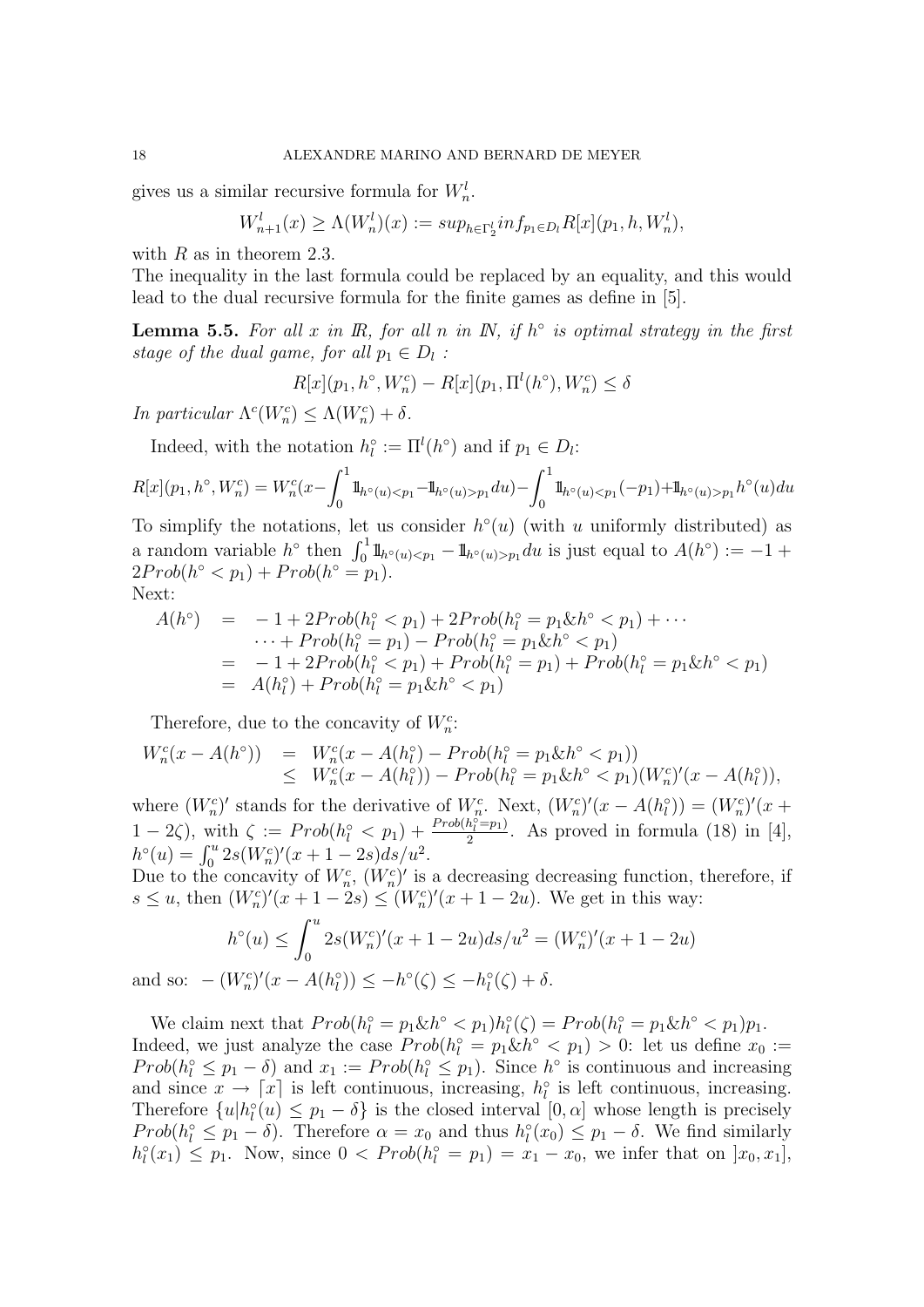$h_l^{\circ}$  assumes the constant value  $p_1$ . Observing that, by definition,  $\zeta \in ]x_0, x_1]$ , we conclude that  $h_l^{\circ}(\zeta) = p_1$ .

Thus,

$$
W_n^c(x - A(h^{\circ})) \le W_n^c(x - A(h_l^{\circ})) - Prob(h_l^{\circ} = p_1 \& h^{\circ} < p_1)(p_1 - \delta)
$$

We next deal with the term  $- \int_0^1 1\! \text{Im}(u) \langle p_1(-p_1) + 1\! \text{Im}(u) \rangle p_1 h^{\circ}(u) du$  in  $R(p_1, h^{\circ}, W_n^c)$ . It is just equal to:

$$
- \int_0^1 \mathbb{1}_{h_l^{\circ}(u) < p_1}(-p_1) + \mathbb{1}_{h_l^{\circ}(u) > p_1} h_l^{\circ}(u) du + Prob(h_l^{\circ} = p_1 \& h^{\circ} < p_1) p_1 + \cdots + \int_0^1 \mathbb{1}_{h_l^{\circ}(u) > p_1} (h_l^{\circ}(u) - h^{\circ}(u)) du
$$

Therefore:

$$
R[x](p_1, h^{\circ}, W_n^c) \leq R[x](p_1, h^{\circ}_l, W_n^c) + Prob(h^{\circ}_l = p_1 \& h^{\circ} < p_1)\delta + \cdots \cdots + \int_0^1 \mathbb{1}_{h^{\circ}_l(u) > p_1}(h^{\circ}_l(u) - h^{\circ}(u))du
$$

Since  $h_l^{\circ} - h^{\circ} \leq \delta$ , the inequality  $R[x](p_1, h^{\circ}, W_n^c) \leq R[x](p_1, h_l^{\circ}, W_n^c) + \delta$  follows then immediately.

Finally, since  $h^{\circ}$  is optimal, we have

$$
\Lambda^{c}(W_{n}^{c})(x) = \min_{p_{1} \in [0,1]} R[x](p_{1}, h^{\circ}, W_{n}^{c})
$$
  
\n
$$
\leq \min_{p_{1} \in D_{l}} R[x](p_{1}, h^{\circ}, W_{n}^{c})
$$
  
\n
$$
\leq \min_{p_{1} \in D_{l}} R[x](p_{1}, h_{l}^{\circ}, W_{n}^{c}) + \delta
$$
  
\n
$$
\leq \max_{h \in \Gamma_{2}^{l}} \min_{p_{1} \in D_{l}} R[x](p_{1}, h, W_{n}^{c}) + \delta
$$
  
\n
$$
\leq \Lambda(W_{n}^{c})(x) + \delta
$$

 $\Box$ 

Proposition 5.6.  $\forall l, \, \forall n \geq 1 \, : \, W_n^c - W_n^l \leq n \delta$ 

The proof is by induction:

The result is clearly true for  $n = 0$  ( $W_0^c = W_0^l$ ). If the result is true for n then it holds also for  $n + 1$ :

Indeed,

$$
W_{n+1}^c = \Lambda^c(W_n^c)
$$
  
\n
$$
\leq \Lambda(W_n^c) + \delta
$$
  
\n
$$
\leq \Lambda(W_n^l + n\delta) + \delta
$$
  
\n
$$
= \Lambda(W_n^l) + (n+1)\delta
$$
  
\n
$$
= W_{n+1}^l + (n+1)\delta
$$

The result holds thus for all  $n.$   $\Box$ 

### 6. Conclusion

The results of section 3 indicate that the normal density does not appear in the asymptotic behavior of  $\Psi_n^l$ , as n goes to infinity for a fixed l. In particular, we have seen in that case (see theorem 3.2) that the limit price process  $\Pi$  is a splitting martingale that jumps at time 0 to 0 or 1 and then remains constant. The effect of the discretization is to force the informed player to reveal is information much